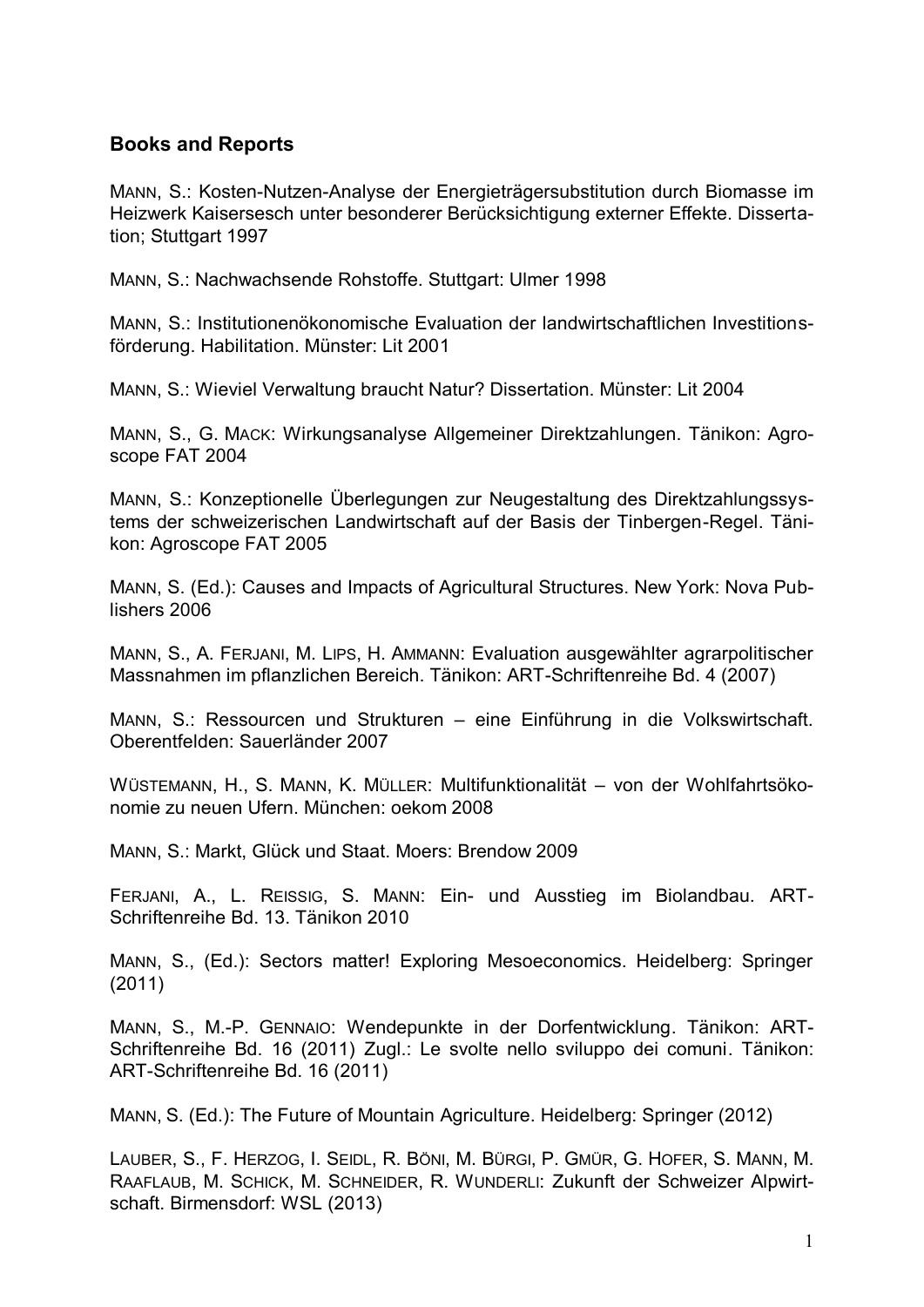MÖHRING, A., G. MACK, A. ZIMMERMANN, A. FERJANI, A. SCHMIDT, S. MANN: Agent-Based Modeling on a National Scale – Experiences from SWISSland. Ettenhausen: Agroscope Science 30 (2016)

MANN, S.: Socioeconomics of Agriculture. Heidelberg: Springer (2018)

SCHMIDT, A., G. MACK, A. MÖHRING, S. MANN, N. EL BENNI: Folgenabschätzung Trinkwasserinitiative. Ökonomische und agrarstrukturelle Wirkungen. Tänikon: Agroscope Science 83 (2019)

VON OW, A., S. MANN: Covid-19 und Ernährungssicherheit - Lehren aus historischen Krisen. Tänikon: Agroscope Science 103 (2020)

## **Peer-reviewed papers**

MANN, S.: Transaktionskosten der landwirtschaftlichen Investitionsförderung – ein komparativer Ansatz. Agrarwirtschaft 49 (7) 259-269 (2000)

MANN, S.: Zur Effizienz der deutschen Agrarverwaltung. Agrarwirtschaft 50 (5) (2001) 302-307

MANN, S.: The Concept of Administrative Elasticity. International Journal of Public Administration 25 (8) 1007-1019 (2002)

MANN, S.: Calculating Interorganizational Efficiency. International Journal of Organization Theory and Behavior 5 (3&4) 173 - 176 (2002)

MANN, S.: Konzeptionelle Potenziale des schweizerischen Direktzahlungsregimes für die EU. Agrarwirtschaft 51 (8) 370-376 (2002)

MANN, S.: Theorie und Empirie agrarstrukturellen Wandels? Agrarwirtschaft 52 (3) 140-148 (2003)

MANN, S.: Meritorik und Transaktionskosten: Ökonomische Argumente zur Förderung des ökologischen Landbaus. GAIA 12 (2) 107-110 (2003)

MANN, S., H. KÖGL: On the acceptance of animal production in rural communities. Land Use Policy 20 (3) 243-252 (2003)

MANN, S., G. MACK, A. FERJANI: Können Produktionsentscheidungen als Investitionsentscheidungen modelliert werden? Agrarwirtschaft 52 (7) 333-341 (2003)

MANN, S.: Why Organic Food in Germany is a Merit Good. Food Policy 28 (5/6) 459- 469 (2003)

MANN, S.: Die Expertenbewertung als Alternative zur Kontingenzbewertung. Agrarwirtschaft 52 (8) 400-407 (2003)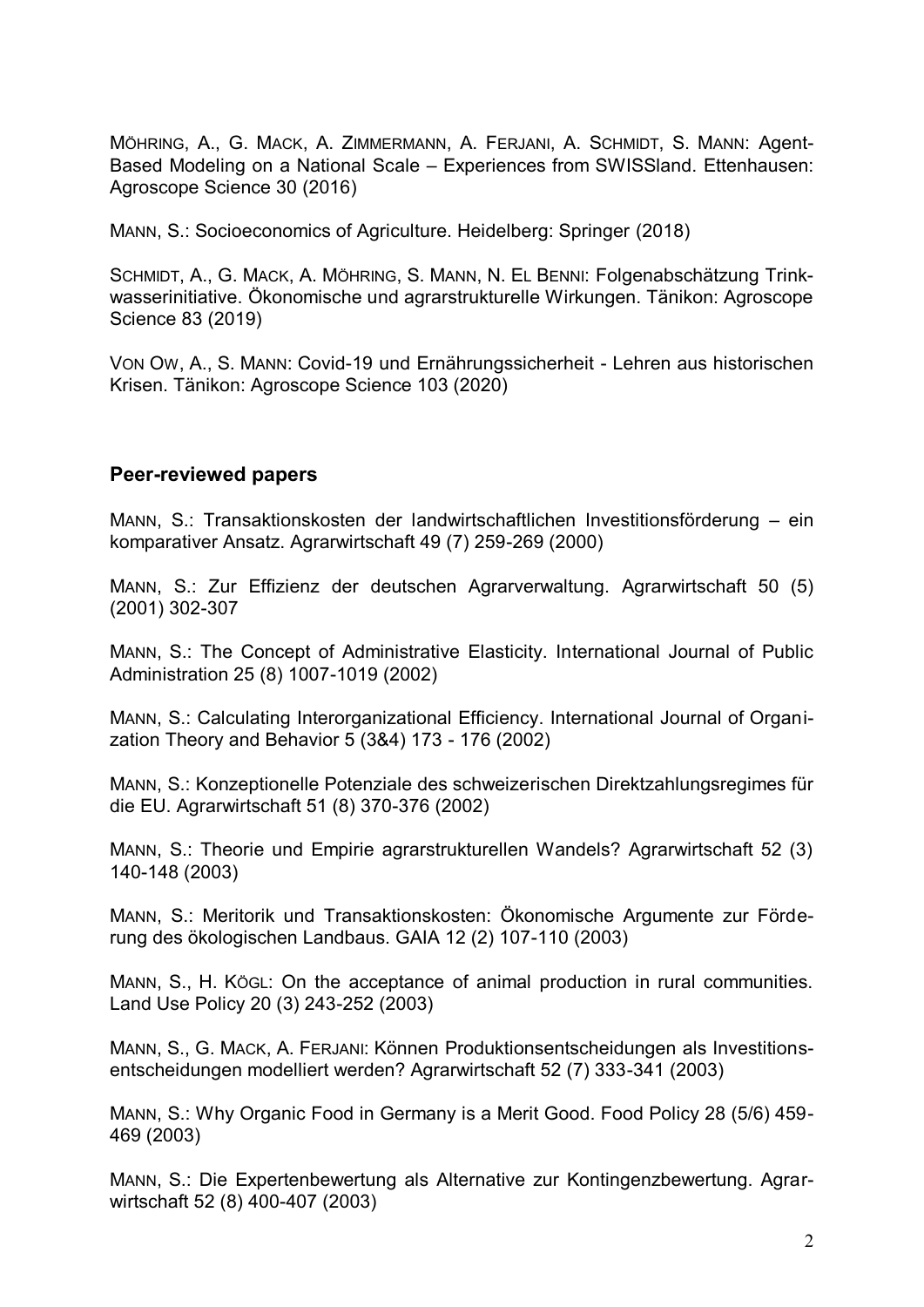MANN, S.: Doing it the Swiss Way. EuroChoices 2 (3) 32-35 (2003)

MANN, S., C. GAZZARIN: Sustainability Indicators of Swiss Dairy Farms – and their general implications for business/government interdependencies. International Review of Administrative Science 70 (1) 111-122 (2004); zugleich: Les indicateurs de durabilité des exploitations laitières suisses et leurs implications globales sur les interdépendances entre les entreprises et l'Etat. RIAE 70 (1) 119-130 (2004)

MANN, S.: Die Entsiedelung ländlicher Räume und das Agrarsystem. Berliner Debatte INITIAL 15 (2) 46-55 (2004)

MANN, S.: The Expert Valuation Method to Assess Agri-Environmental Policy. Journal of Environmental Planning and Management 47 (4) 541-554 (2004)

MANN, S.: Implicit Social Policy in Agriculture. Social Policy and Society 4 (3) 271- 281 (2005)

MANN, S., D. ERDIN: Die Landwirtschaft und andere Einflussgrössen auf die Bevölkerungsentwicklung im ländlichen Raum. Agrarwirtschaft 54 (5) 258-264 (2005)

MANN, S.: Ethological farm programs and the "market" for animal welfare. Journal of Agricultural and Environmental Ethics 18 (4) 369-382 (2005)

MANN, S., H. WÜSTEMANN: Multifunktionalität als Erklärungsansatz. Agrarwirtschaft 54 (8) 329-330 (2005)

MANN, S.: Different Perspectives on cross-compliance. Environmental Values 14 (4) 471-482 (2005)

MANN, S.: Farm Size Growth and Participation in Agri-environmental schemes: a Configural Frequency Analysis of the Swiss Case. Journal of Agricultural Economics 54 (3) 373-384 (2005)

WÜSTEMANN, H. UND MANN, S.: Multifunktionalität und das Dilemma der Liberalisierung. List Forum für Wirtschafts- und Finanzpolitik, Band 32 (2006), Heft 2, S. 120- 136.

MANN, S.: Instrumentenwahl unter Unsicherheit - zur Förderung bioabbaubarer Schmier- und Verfahrensstoffe. Zeitschrift für Umweltpolitik und Umweltrecht 3/2006, 369-382

MANN, S.: Merit Goods in a Utilitarian Framework. Review of Political Economy 18 (4) 509-520 (2006)

MANN, S.: Wie entstehen HofnachfolgerInnen? Agrarwirtschaft 56 (3) 161-166 (2007)

MANN, S.: Ranking without valuing in the face of major uncertainty – the case of the promotion of biodegradable lubricants. Journal of Environmental Management 85 (1) 198-203 (2007)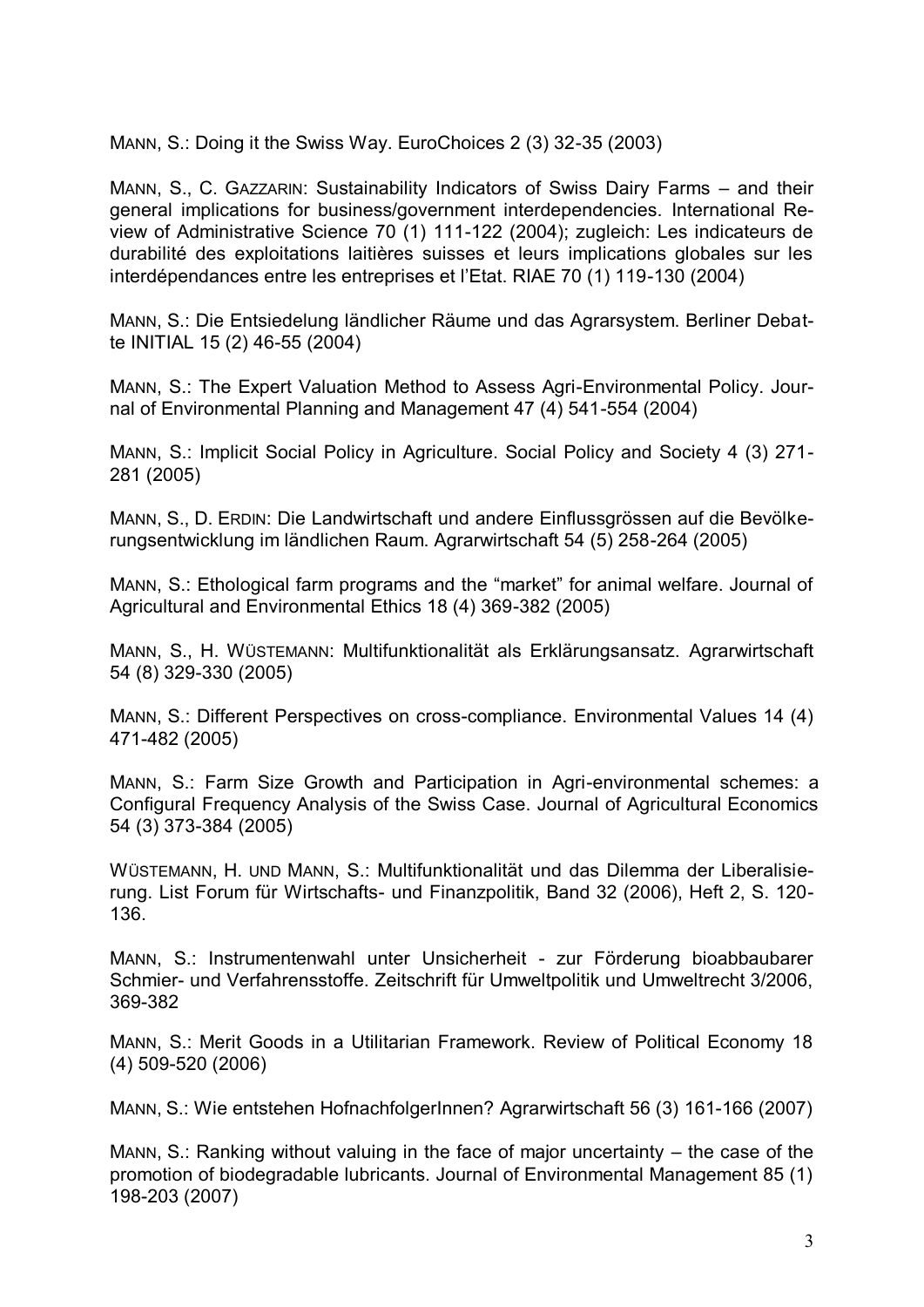MANN, S., D. ERDIN: Towards a Rural Post-work Society - Explaining Population Development in Swiss Rural Districts. International Journal of Social Economics 34 (12) 904-913 (2007)

MANN, S.: Understanding Farm Succession by the Objective Hermeneutics Method. Sociologia Ruralis 47 (4) 369-383 (2007)

MANN, S.: Beyond Böhm-Bawerk: Searching for a place for relations in economic theory. Review of Social Economy 65 (4) 445-457 (2007)

MANN, S.: Tracing the process of becoming a farm successor on Swiss family farms. Agriculture and Human Values 24 (4) 435-443 (2007)

MANN, S.: Comparing Interpersonal Comparisons in Utility Theory and Happiness Research. Forum for Social Economics 36 (1) 29-42 (2007)

MANN, S., H. WÜSTEMANN: Multifunctionality and a new focus on externalities. Journal of Socio-Economics 37 (4) 293-307 (2008)

MANN, S.: From friendly turns towards trade - on the interplay between cooperation and markets. International Journal of Social Economics 35 (5/6) 326-337 (2008) **Highly Commended Award Winner at the Literati Network Awards for Excellence 2009**

MANN, S.: Framing Obesity in Economic Theory and Policy. Review of Social Economy 66 (2) 163-170 (2008)

MANN, S., I. HEER: Wie sinnvoll ist die Förderung der Regionalvermarktung? Berliner Debatte INITIAL 19 (4) 113-124 (2008)

MANN, S.: Analysing fair trade in economic terms. Journal of Socio-Economics 37 (5) 2034-2042 (2008)

MANN, S., E. ZINGG: Stand und Dynamik der Flächenversiegelung in der Schweiz. Raumforschung und Raumordnung 67 (1) 45-53 (2009)

MANN, S.: Institutional Causes of Urban and Rural Sprawl in Switzerland. Land Use Policy 26 (4) 919-924 (2009)

MANN, S., J. SCHWEIGER: Using the Objective Hermeneutics Method in Policy Evaluation. Evaluation 15 (4) 445-457 (2009)

MANN, S., J. SCHWEIGER: Hermeneutisch-rekonstruktive Praxis in einer systematisierten Politikevaluation. Sozialer Sinn 1/2009, 199-214

MANN, S., M.-P. GENNAIO: The central role of centralization in environmental policy initialisation. Journal of Environmental Planning and Management 53 (3) 283-295 (2010)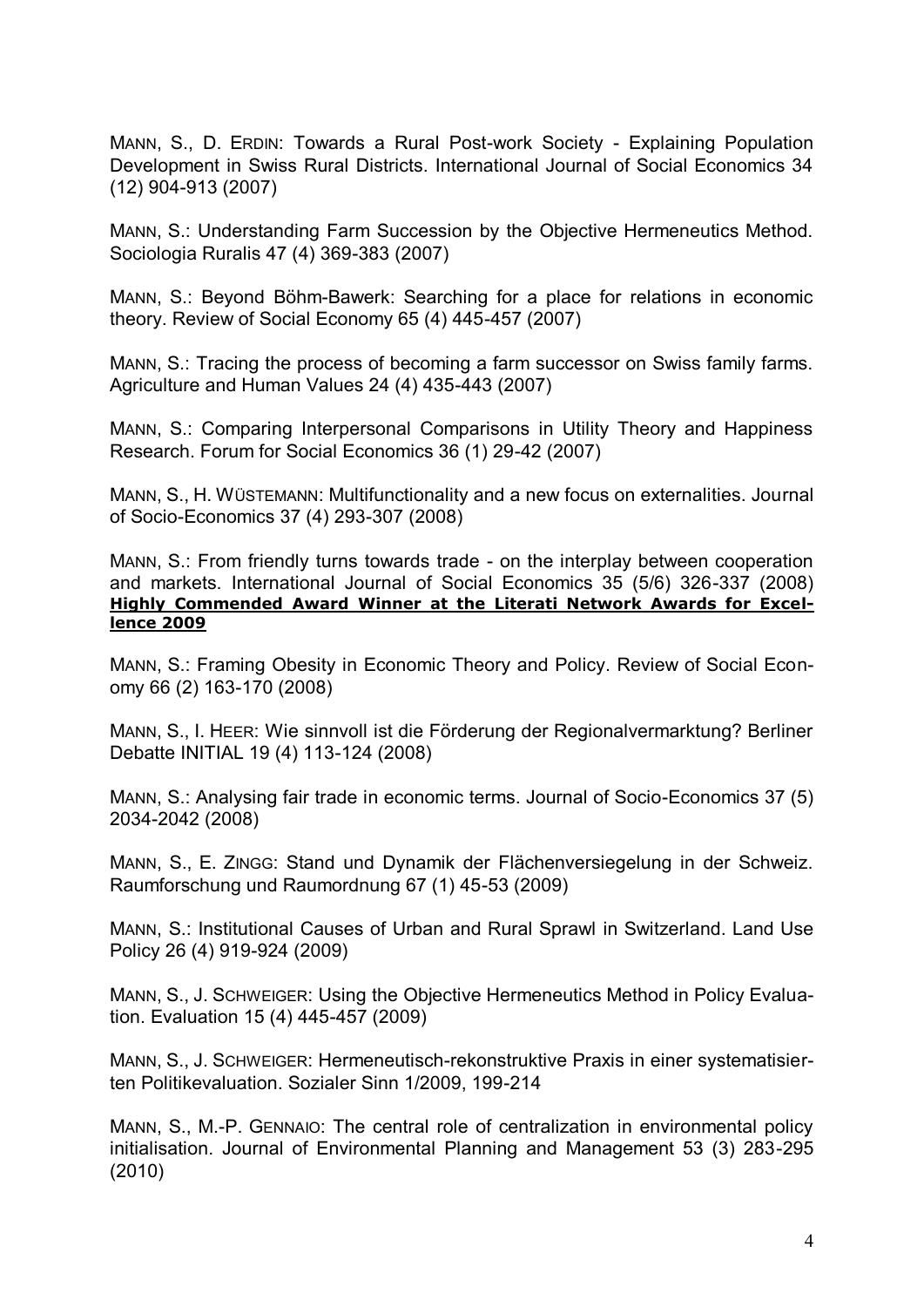MANN, S., H. WÜSTEMANN: Public Governance of Information Asymmetries - the gap between reality and economic theory. Journal of Socio-Economics 39 (2) 278-285 (2010)

HEER, I., S. MANN: Acting under spatial restrictions: Success factors of German local food marketing networks. British Food Journal 112 (3) 285-293 (2010)

MANN, S., H. WÜSTEMANN: Efficiency and utility – an evolutionary perspective. International Journal of Social Economics 37 (9) 676-685 (2010)

MANN, S., L. REISSIG: Co-financing and principal-agent relationships in a Swiss agrienvironmental programme. Regional and Federal Studies 21 (1) 23-34 (2011)

MANN, S., A. BREUKERS, J. SCHWEIGER, G. MACK: Greenhouse vegetable production in the Netherlands and Switzerland – a grounded look at sector competitiveness. Competitiveness Review 21 (4) 339-351 (2011). **Outstanding Paper Award Winner at the Literati Network Awards for Excellence 2012**

MANN, S., M. GAIRING: Post Milk Quota Experiences in Switzerland. EuroChoices 10 (2) 16-21 (2011)

ZINGG, E., S. MANN, A. FERJANI: How green are communities – explaining differences between Swiss municipalities in environmental stewardship on farmland. Regional Studies 45 (9) 1245-1252 (2011)

MÖHRING, A., G. MACK, A. ZIMMERMANN, M.P. GENNAIO, S. MANN, A. FERJANI: Modellierung von Hofübernahme- und Hofaufgabeentscheidungen in agentenbasierten Modellen. Yearbook of Socioeconomics in Agriculture 2011, 163-188

MANN, S., A. FERJANI, L. REISSIG: What matters to consumers of organic wine? British Food Journal 114 (2) 272-284 (2012)

MANN, S., M. GAIRING: 'Loyals' and 'Optimizers' – shedding light on the decision for or against organic agriculture among Swiss farmers. Journal of Agricultural and Environmental Ethics 25 (3) 365-376 (2012)

MANN, S.: Swiss Agricultural Policy – taking multifunctionality to the extreme. Annals of the Polish Association of Agricultural and Agribusiness Economists. 14 (6) 182- 185 (2012)

EL BENNI, N., R. FINGER, S. MANN: Effects of agricultural policy reforms and farm characteristics on income risks in Swiss agriculture. Agricultural Finance Review 72 (3) 301-324 (2012)

TOTELECAN, S., S. MANN: Living on the threshold between cultures and within a multilayered society. International Journal of Humanistic Ideology 5 (1) 15-36 (2012)

CALABRESE, C., S. MANN, M. DUMONDEL: Patterns of occupational choice in the labor market of Swiss Alpine farming. Yearbook of Socioeconomics in Agriculture 2012, 31-54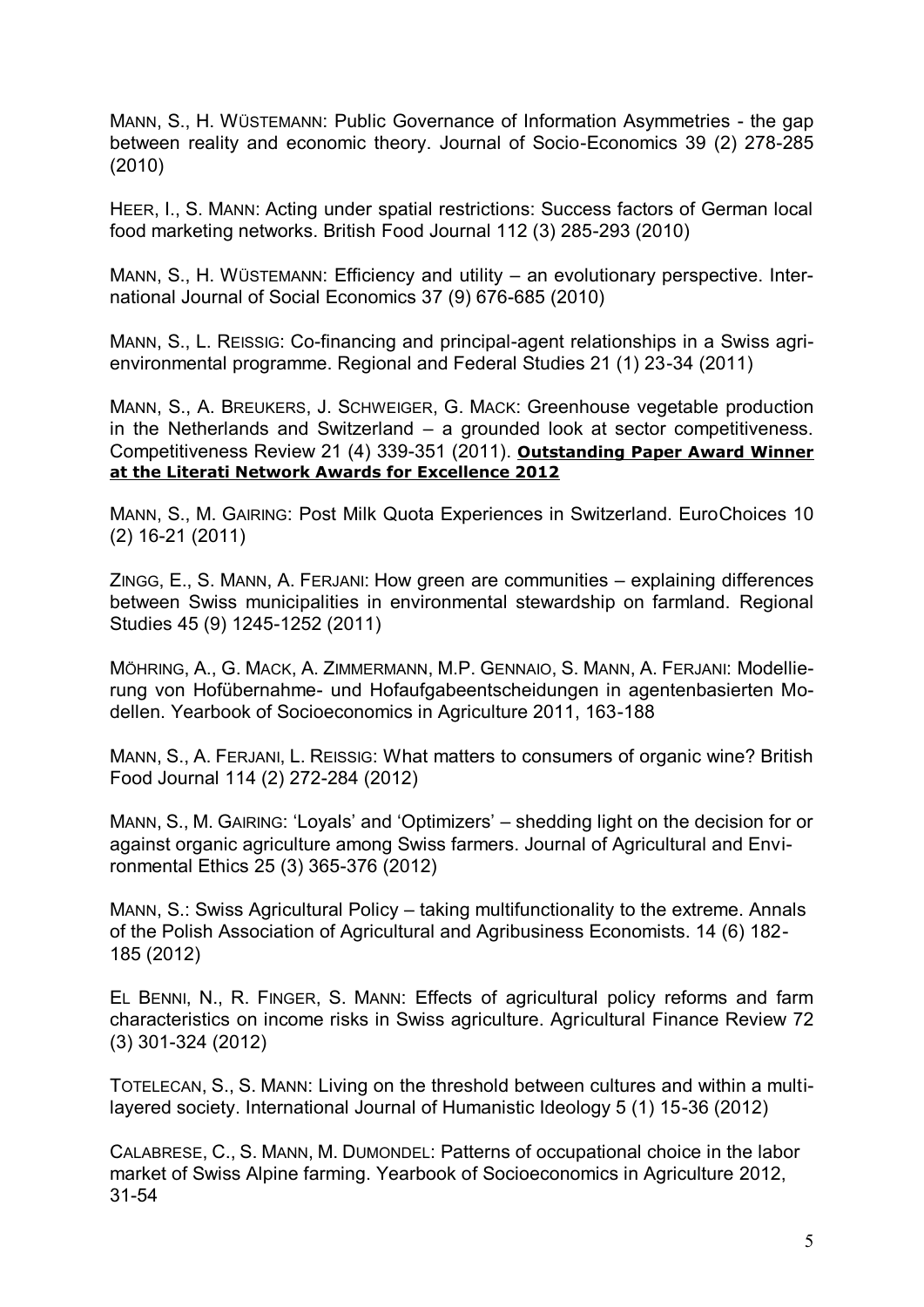STEFFEN, N., S. MANN, S. SCHLECHT, M. STIGLER, M. GAIRING, A. SPILLER: Contract Management nach dem Ende der Milchkontingentierung – ein binationaler Vergleich. Yearbook of Socioeconomics in Agriculture 2012, 177-200

MANN, S., M. GAIRING: Does libertarian paternalism reconcile merit goods theory with mainstream economics? Forum for Social Economics 41 (2-3) 206-219 (2012)

MANN, S.: Der Nutzen der Mesoökonomie für ökonomische Paradigmenbildung am Beispiel der Agrarökonomie. Jahrbuch für Wirtschaftswissenschaften 63 (3) 365-375 (2012)

EL BENNI, N., S. MANN, R. FINGER, B. LEHMANN: The distributional effects of agricultural policy reforms in Switzerland. Agricultural Economics - Czech 58: 510-519 (2012)

TOTELECAN, S., S. MANN: Hedonic hybridization: suburbanized ruralities in Romania and Switzerland. International Journal of Humanistic Ideology 5 (2) 13-42 (2012)

MANN, S.: Is "multifunctionality" a useful framework for plant breeding? A critical analysis of the institutional design in Switzerland. Agroecology and Sustainable Food Systems 37 (3) 363-378 (2013)

MACK, G., A. MÖHRING, A. FERJANI, A. ZIMMERMANN, S. MANN: Transfer of single farm payment entitlements to farm successors: impact on structural change and rental prices in Switzerland. Bio-based and Applied Economics 2 (2) 233-250 (2013)

MANN, S.: "Work"? On utility in the market and in the unpaid sphere. Journal of Socio-Economics 45 (1) 86-91 (2013)

MANN, S, K. MITTENZWEI, F. HASSELMANN: The importance of succession on business growth: A case study of family farms in Switzerland and Norway. Yearbook of Socioeconomics in Agriculture 2013, 103-131

MANN, S., S. LANZ: Happy Tinbergen – Switzerland's New Direct Payment System. EuroChoices 12 (3) 24-28 (2013)

HOOP, D., G. MACK, S. MANN, D. SCHMID: On the Dynamics of Agricultural Labour Input and its Impact on Productivity and Income – An Empirical Study of Swiss Family Farms. International Journal of Agricultural Management 3 (4) 221-231 (2014)

CALABRESE, C., S. MANN, M. DUMONDEL: Alpine farming in Switzerland – Discerning a lifestyle-driven labor supply. Review of Social Economy 72 (2) 137-156 (2014)

MANN, S.: Are small family farms a societal luxury good in wealthy countries? International Journal of Social Economics 41 (10) 896-905 (2014)

MANN, S.: A comparative study of institutionalizing public plant breeding. Public Organization Review 14 (3) 373-383 (2014)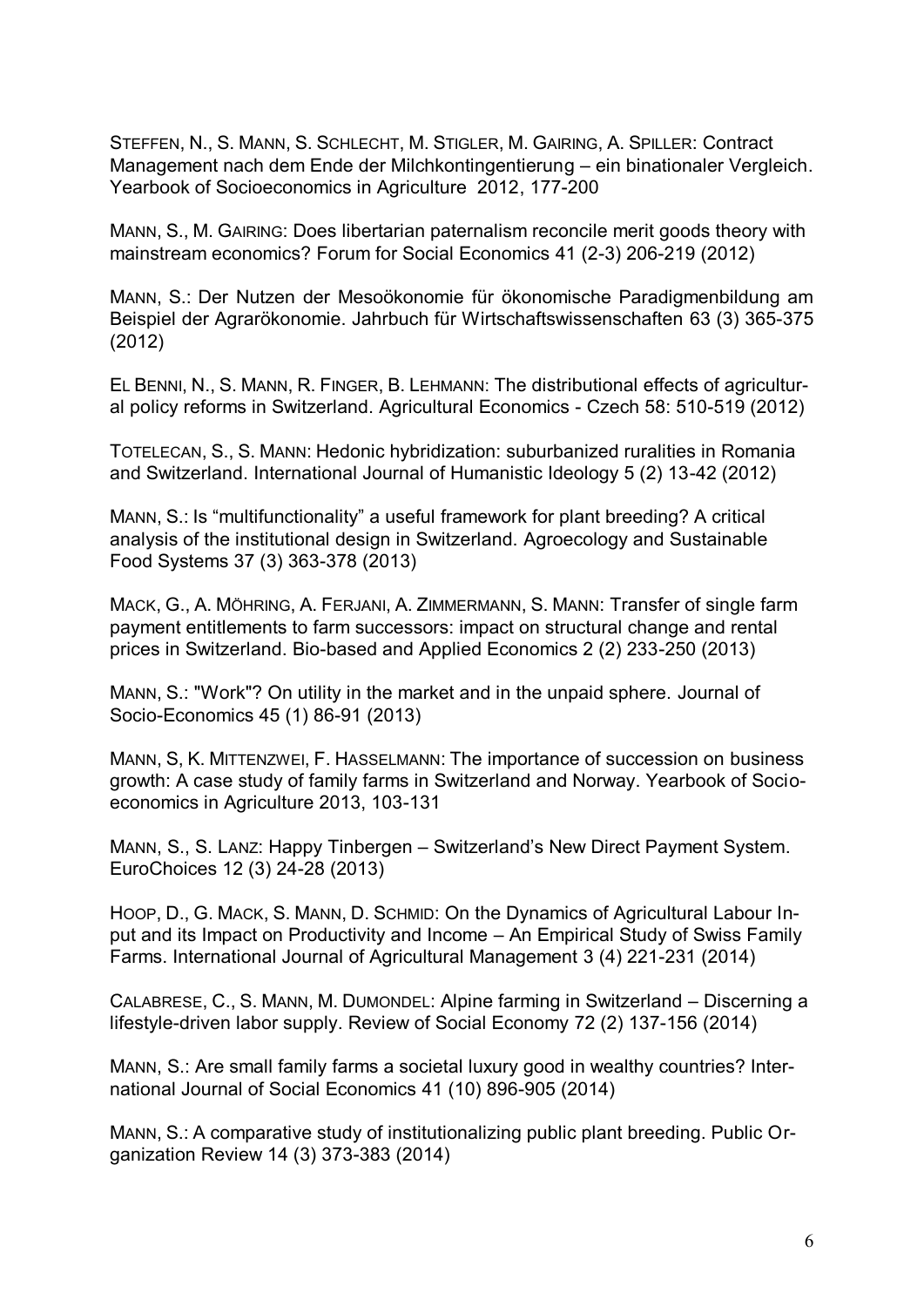MANN, S.: Understanding parallel structures in public administration. International Journal of Organization Theory and Behavior 17 (3) 275-292 (2014)

MANN, S. Web-based discourse on agriculture among the general public—comparing Germany and Switzerland. British Food Journal 117 (1) 388-399 (2015)

LATRUFFE, L., S. MANN: Is part-time farming less subsidised? The example of direct payments in France and Switzerland. Cahiers Agricultures 24 (1) 20-27 (2015)

MANN, S.: Deconstructing agricultural labour: a reflection on negative farm income. Journal of Socio-Economics in Agriculture 8, 70-75 (2015)

LATRUFFE, L., S. MANN: Labour constraints on choosing profitable products in Swiss agriculture. Bio-based and applied economics 4 (2) 149-163 (2015)

MANN, S.: Is "GMO free" an additional "organic"? On the economics of chain segregation. AgBioForum 18 (1) 26-33 (2015)

ZIMMERMANN, A., A. MÖHRING, G. MACK, A. FERJANI, S. MANN: Pathways to Truth: Comparing Different Upscaling Options for an Agent-Based Sector Model. Journal of Artificial Societies and Social Simulation 18 (4) 11 (2015)

BESSER, T., S. MANN: Which farm characteristics influence work satisfaction? An analysis in two agricultural systems. Agricultural Systems 141, 107-112 (2015)

MANN, S.: Responsibility Goods – Exploring a Possible Definition. International Journal of Sustainable Economy 7 (3) 220-230 (2015)

MITTENZWEI, K., S. MANN, K. REFSGAARD, V. KVAKKESTAD: Hot cognition in agriculturalpolicy preferences in Norway? Agriculture and Human Values 33 (1) 61-71 (2016)

GÖTZE, F., S. MANN, A. FERJANI, A. KOHLER, T. HECKELEI: Explaining market shares of organic food - Evidence from Swiss household data, British Food Journal 118 (4) 931-945 (2016)

MANN, S., D. ERDIN: Grades or Labels? Beef Prices and Quality. International Journal of Quality & Reliability Management 33 (9) 1406-1412 (2016)

MANN, S.: The two competing paradigms of liberalism and multifunctionality in agriculture – a utilitarian perspective. AgroLife Scientific Journal 5 (1) 121-126 (2016)

MANN, S.: Governing complementary responsibility goods through hybrid systems in a globalizing world. Journal of Socioeconomics in Agriculture 9, 14-20 (2016)

WOHLFENDER-BÜHLER, D., E. FEUSTHUBER, R. WÄGER, S. MANN, S. AUBRY: Genetically modified crops in Switzerland: implications for agrosystems sustainability evidenced by multi-criteria model. Agronomy for Sustainable Development 36: 33. DOI:10.1007/S13593-016-0367-9 (2016)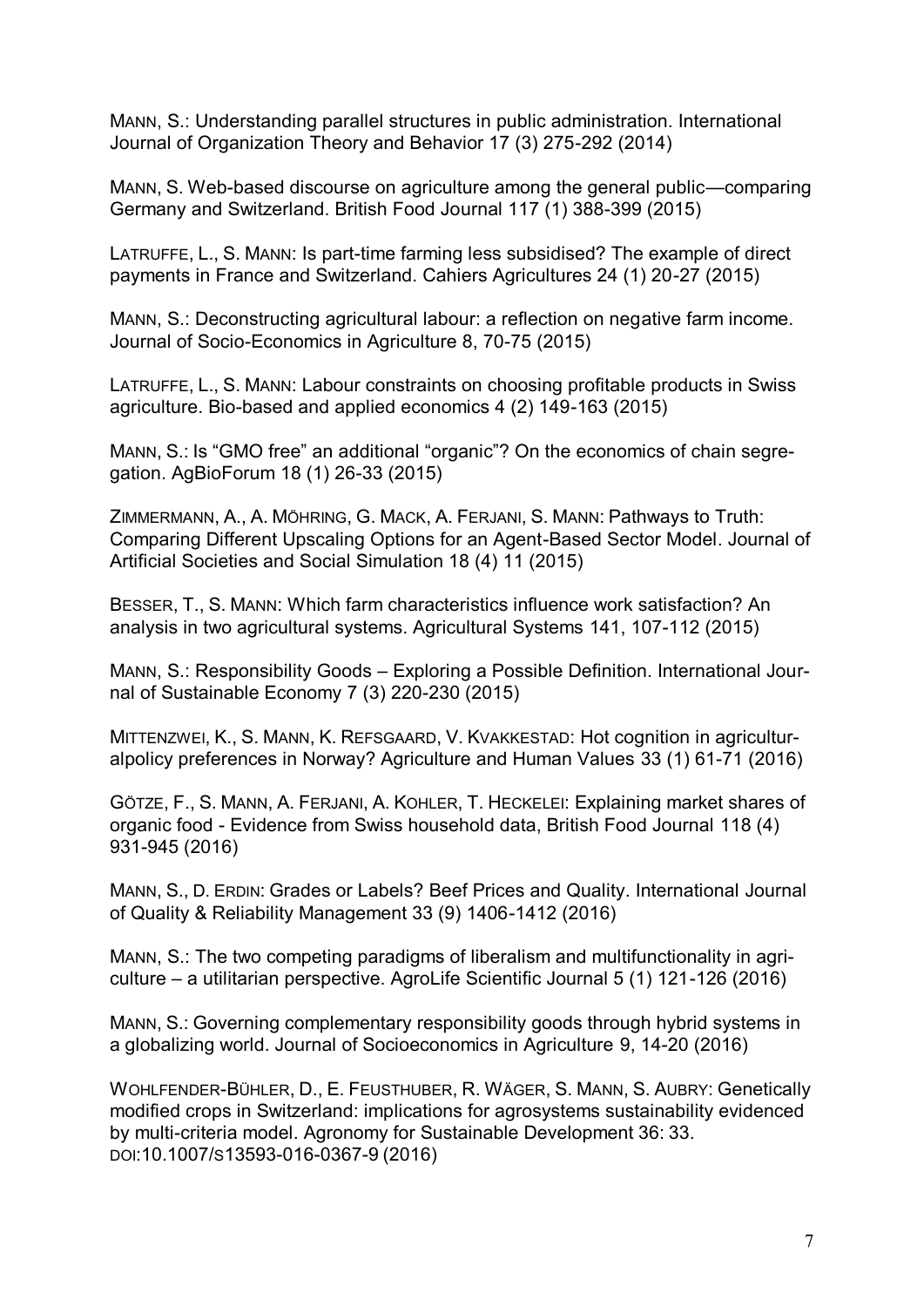MANN, S., E. BÜRGI BONANOMI: Grabbing or Investment? On judging large-scale land acquisitions. Agriculture and Human Values 34 (1) 41-51 (2017)

MITTENZWEI, K., S. MANN: The rationale of part-time farming: Empirical evidence from Norway. International Journal of Social Economics 44 (1) 53-59 (2017)

MANN, S., B. FREYENS, H. DINH: Crises and Structural Change in Australian Agriculture. Review of Social Economy 75 (1) 76-87 (2017)

MANN, S.: Are power asymmetries a reason for the state to intervene? International Journal of Public Administration 40 (4) 342-347 (2017)

MANN, S., T. BESSER: Diversification and work satisfaction - testing a claim by Marx and Engels for farmers. Rural Sociology 82 (2) 349-362 (2017)

BESSER, T., C. JURT, S. MANN: Agricultural structure and farmers' interconnections with rural communities. International Journal of Social Economics 44 (3) 362-376 (2017)

SCHMIDT, A., M. NEPCALOVA, A. ZIMMERMANN, S. MANN, J. SIX, G. MACK: Direct and Indirect Economic Incentives to Mitigate Nitrogen Surpluses: A Sensitivity Analysis. Journal of Artificial Societies and Social Simulation 20 (4) 7 (2017)

MANN, S., C. RITZEL: Who benefits from the high-price segment in commodity markets? International Journal of Social Economics 44 (12) 2313-2324 (2017)

RITZEL, C., A. KOHLER, S. MANN: Integrating developing countries into the world economy: A case study of Tunisia. International Journal of Development Issues 16 (3) 300-316 (2017)

MANN, S., S. BECIU, A. KABAUSKAS: Globalising chains – decoupling grape production, wine production and wine exports. British Food Journal 120 (3) 703-713 (2018)

MANN, S.: Towards Agricultural Policy 3.0 – an agenda for agricultural research. Eurochoices 17 (1) 36-39 (2018)

RITZEL, C., A. KOHLER, S. MANN: Good Governance and Preferential Trade: Evidence from the Swiss Generalized System of Preferences. International Journal of Social Economics 45 (2) 259-274 (2018)

MANN, S.: Conservation by innovation: what are the triggers for participation among Swiss farmers? Ecological Economics 146, 10-16 (2018)

NECULA, R., S. MANN: Democratisation or individualisation? On the distribution of food consumption. British Food Journal 120 (5) 942-951 (2018)

MANN, S.: A mesoeconomic approach to a basic income. Basic Income Studies 13 (1) <https://doi.org/10.1515/bis-2016-0014> (2018)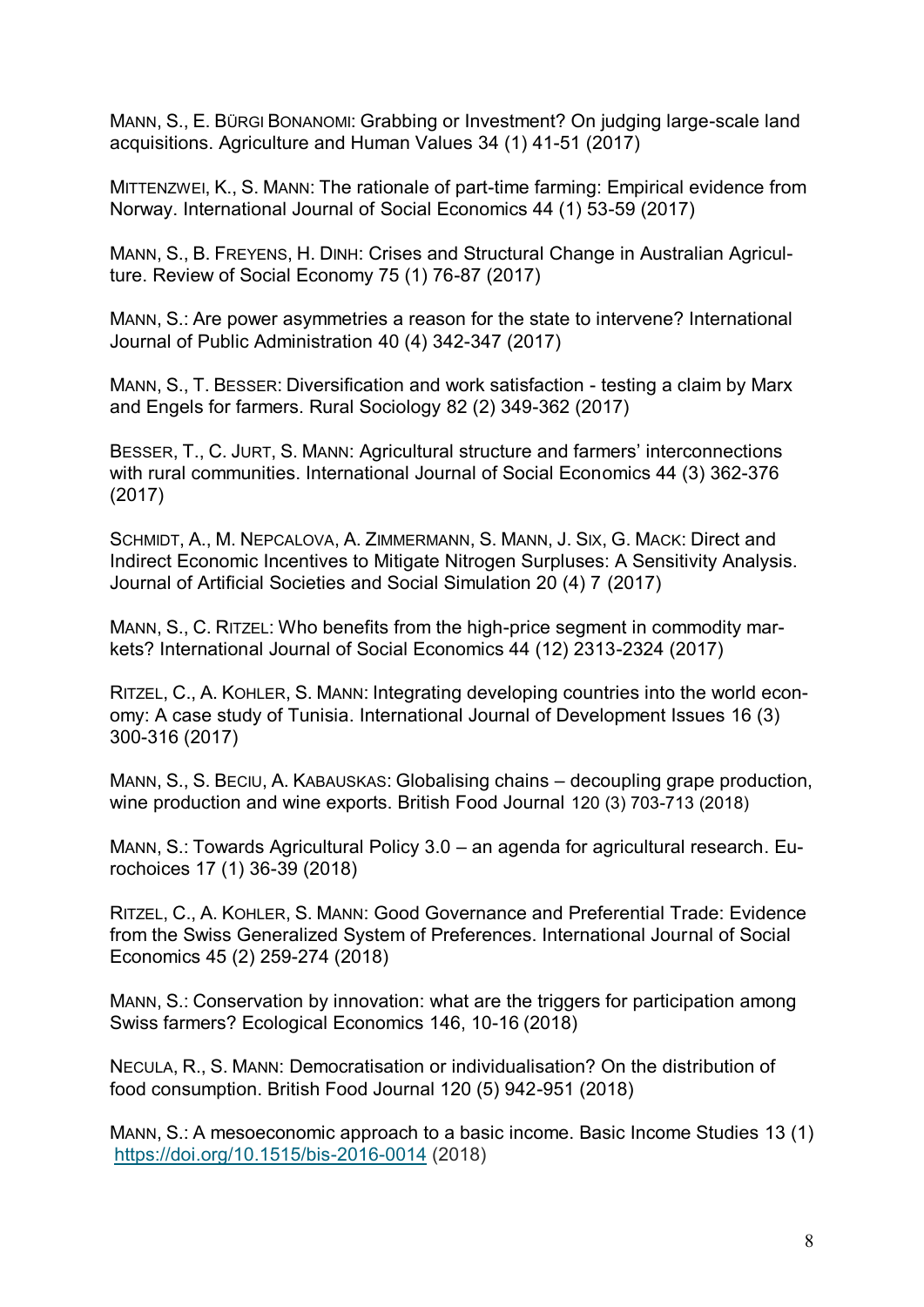MANN, S., P. STEFAN: Wine farms between specialisation and diversification – empirical insights from Switzerland and Romania. German Journal of Agricultural Economics 67 (3) 176-184 (2018)

RITZEL, C., A. KOHLER, S. MANN, S. BECIU: The causal effect of reducing trade policy uncertainty: A comparative case study of Bangladesh's textile exports to Switzerland. International Economics 156 (1) 31-44 (2018)

MANN, S.: Is work satisfaction dependent on wage levels? Insights from a crosscountry study. International Journal of Happiness and Development 4 (4) 317-326 (2018)

FERJANI, A., S. MANN, A. ZIMMERMANN: An evaluation of Swiss agriculture's contribution to food security with decision support system for food security strategy. British Food Journal 120 (9) 2126-2128 (2018)

MANN, S.: Critical remarks on the governance of sustainability – on the institutional framework of standards. Sustainable Development 26 (6) 509-514 (2018)

MANN, S., I. ZAHARIA, L. REISSIG: Social Policy and Burnout – a bi-national comparison. International Journal of Health, Wellness, and Society 9 (4) 63-75 (2019)

JANKER, J., S. MANN, S. RIST: What is Sustainable Agriculture? Critical Analysis of the International Political Discourse. Sustainability 10 (12) 4707 (2019) [\(https://www.mdpi.com/2071-1050/10/12/4707/htm\)](https://www.mdpi.com/2071-1050/10/12/4707/htm)

JANKER, J., S. MANN, S. RIST: Social sustainability in agriculture – A system-based framework. Journal of Rural Studies 65 (1) 32-42 (2019)

MANN, S., S. BECIU, A. ARGHIROIU: Farm animals against open borders: uncovering discrepancies between narratives and evidence regarding actors and motives in the animal trade. Ciência Rural 49 (3; 2019) [http://dx.doi.org/10.1590/0103-](http://dx.doi.org/10.1590/0103-8478cr20180567) [8478cr20180567](http://dx.doi.org/10.1590/0103-8478cr20180567)

MANN, S., M. REINERT, G.K. BOTELHO PAIN, M. NOVELI: Children's Snacks, their Ads and Consumer Sovereignty. Forum for Social Economics 48 (3) 264-280 (2019)

MANN, S., T. VISAK: Biogas or salami? An ethical analysis of two chains for end-of-lay hens. International Journal of Social Economics 46 (6) 838-848 (2019)

SCHMIDT, A., MACK, G., A. MÖHRING, S. MANN, N. EL BENNI: Stricter cross-compliance standards in Switzerland: Economic and environmental impacts at farm- and sectorlevel. Agricultural Systems 176 (11) 664-674 (2019)

ILAK PERSURIC, A., S. MANN: What distinguishes connoisseurs from spenders? A case study of wine in Croatia. Economics of Agriculture 66 (4) 929-940 (2019)

MANN, S.: Individual utility effects of minimum wages in a new activity-choice framework. Forum for Social Economics 49 (1) 99-108 (2020)

MACK, G., A. MÖHRING, A. ZIMMERMANN, A. FERJANI, S. MANN: How did farmers act? Ex-post validation of linear and positive mathematical programming approaches for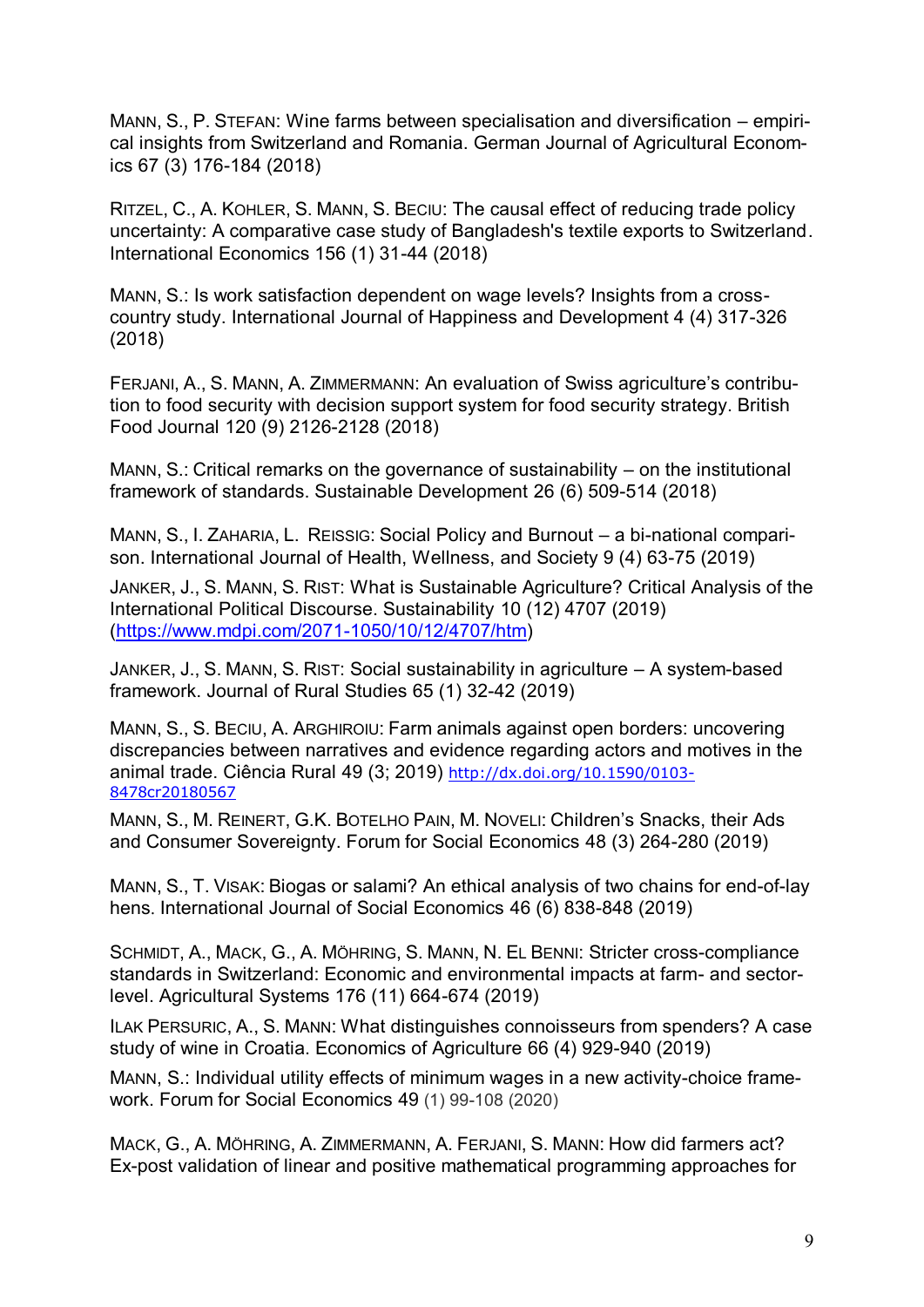farm-level models implemented in an agent-based agricultural sector model. Biobased and Applied Economics 8 (1) 3-19 (2020)

JANKER, J., S. MANN: Understanding the social dimension of sustainability in agriculture: a critical review of sustainability assessment tools. Environment, Development and Sustainability 22, 1671-1691 (2020)

MANN, S.: Could We Stop Killing?—Exploring a Post-Lethal Vegan or Vegetarian Agriculture. World 1 (2) 124-134 (2020)

MANN, S., R. NECULA: Are vegetarianism and veganism just half the story? Empirical insights from Switzerland. British Food Journal 122 (4) 1056-1067 (2020)

ZANTSI, S., G. MACK, S. MANN: Cultural innovation, aspirations and success among smallholders in former homelands of the Eastern Cape Province of South Africa: Theory and Evidence. International Journal of Social Economics 47 (3) 404-422 (2020)

MANN, S.: Competitiveness of cattle breeding in Switzerland – the value of policies enabling informed decisions. Bio-based and Applied Economics 8 (3) 325-334 (2020)

NECULA, R., S. MANN: The renaissance of fasting – evidence from a religious location in Europe. Forum for Social Economics 49 (4) 446-464 (2020)

MÖHRING, A., S. MANN: Causes and Impacts of the Mis-representation of Agricultural Policy – the Case of Food Supply Security Payments in Switzerland. Journal of Policy Modeling 42, 466-482 (2020)

MANN, S.: How effective are national quality strategies for business—empirical evidence from Switzerland. British Food Journal 123 (5) 1722-1731 (2021)

MANN, S.: Synthesizing Knowledge about Structural Change in Agriculture: The Integration of Disciplines and Aggregation Levels. Agriculture 11 (7) 601 (2021)

SCHMIDT, A., G. MACK, S. MANN, J. SIX: Reduction of nitrogen pollution in agriculture through nitrogen surplus quotas: An analysis of individual marginal abatement cost and different quota allocation schemes using an agent-based model. Journal of Environmental Planning and Management 64 (8) 1375-1391 (2021)

MANN, S.: Occupational choices in art and agriculture – a mixed-method web scraping approach. International Journal of Social Economics 48 (5) 748-758 (2021)

MANN, S., A. STOINESCU: Exploring Draheim's three dimensions of success in cooperative organisations – the case of collective Alpine summer farms. Annals of Public and Cooperative Economics (accepted)

## **Other selected contributions**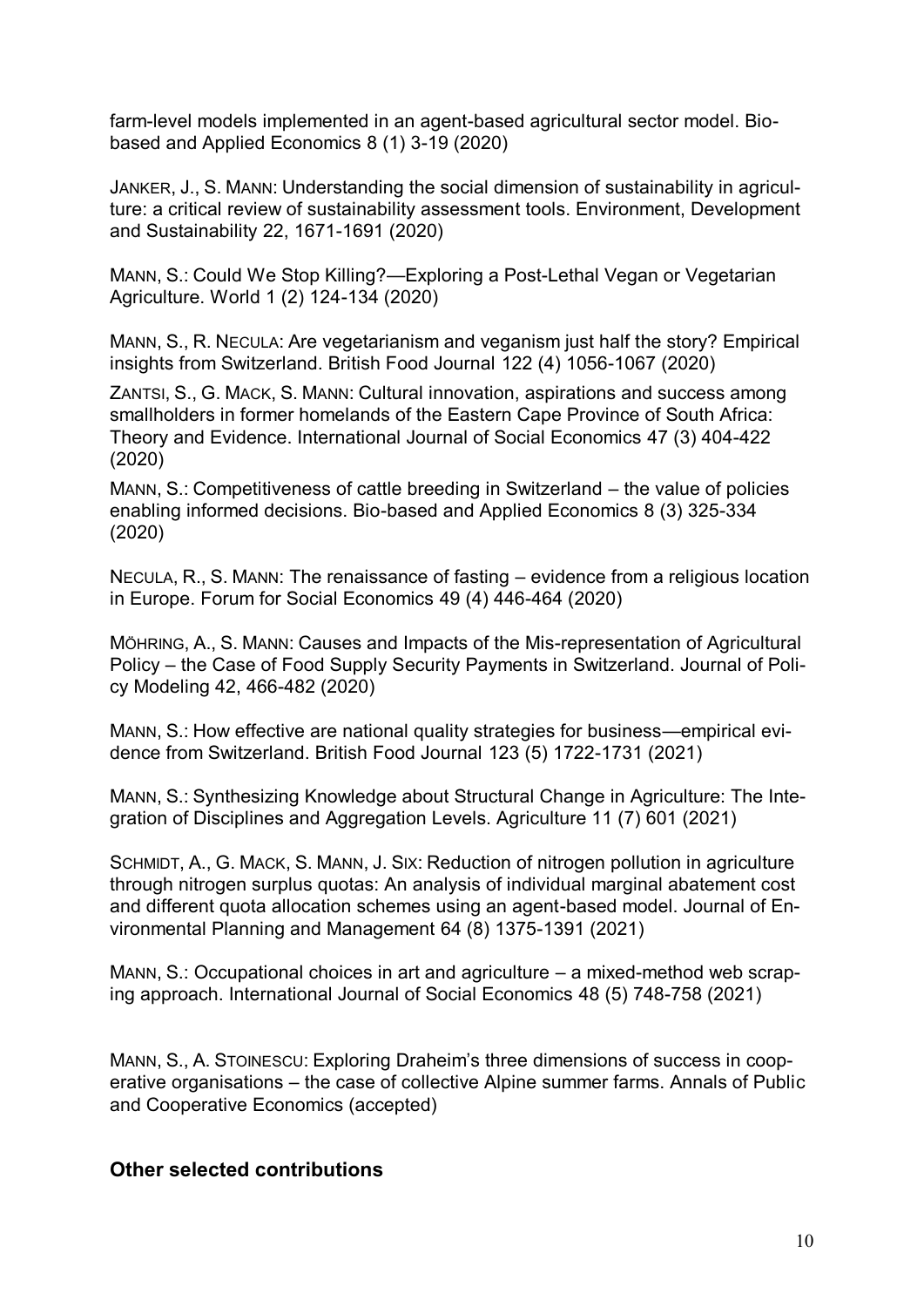MANN, S.: Rohstoffe vom Acker - Markt oder Wunsch? in: dlz agrarmagazin 6/94

MANN, S.: Nachwachsende Rohstoffe in der Gegenwart. in: Neue Landwirtschaft 11/94, 23-26 (1994)

MANN, S.: Flachs, Miscanthus, Hanf. in: Kristall 2, 18-24 (1995)

KALTSCHMITT, M., BECHER, S., MANN, S.: Großanlagen für Wärmenetze. in: Biomasse - nachwachsende Energie aus Land- und Forstwirtschaft, p.42-45. Bonn 1995

KALTSCHMITT, M., S. MANN: Kosten der Bioenergie - Rohstoffe und Anlagen. in: Biomasse - nachwachsende Energie aus Land- und Forstwirtschaft, p.52-57. Bonn 1995

MANN, S.: Nutzung von Biomasse. in: faktor wirtschaft, 7-8/96, p. 14/15 (1996)

MANN, S.: Bei nachwachsenden Rohstoffen geht es in kleinen Schritten voran. in: Ernährungsdienst, 22.6.96, p.9-10

MANN, S.: Nachwachsende Rohstoffe im Spannungsfeld zwischen Ökonomie und Ökologie. In: Niedersächsische Akademie Ländlicher Raum: Nachwachsende Rohstoffe. Sulingen 1996

MANN, S.: Perspektiven der Hanfwirtschaft - Fasern oder Träume. in: taz, 21.3.97, p.15

HANSEN, H., S. MANN: Studie zu Marktpotentialen für Hanf. in: Nachwachsende Rohstoffe 5, 7 (1997)

MANN, S.: Nachwachsende Rohstoffe in Deutschland. in: aid Ausbildung & Beratung 50 (6) I-III (1997)

MANN, S.: Modellversuch der deutschen Bundesregierung "Wärme und Strom aus nachwachsenden Rohstoffen*"*. in: Energieverwertungsagentur: Mikronetze. Salzburg 1997

MANN, S.: Nachwachsende Rohstoffe - ein Überblick. in: landestechnologieanzeiger 2/98, 14

MANN, S., BOTH, M., TREIMER, A.: Studentinnen: Landwirte erhalten zu wenig Subventionen. Bauernblatt 149 (30), 10-11 (1999)

KÖGL, H.: S. MANN: Akzeptanz großer Schweinehaltungen in Mecklenburg-Vorpommern. Bauernblatt 149 (51) 16/17 (1999)

KÖGL, H., S. MANN: Entwicklung umweltgerechter Produktions- und Dienstleistungsstrategien. In: Universität Rostock (Hrsg.): Fakultätstagung "Umweltgerechte Nutzung und nachhaltige Entwicklung ländlicher Räume, S.25-28. Rostock 1999

MANN, S., A. SUHR: Interessanter Partner Fleischfachhandel. Agrarmarkt 51 (5) 60-61 (2000)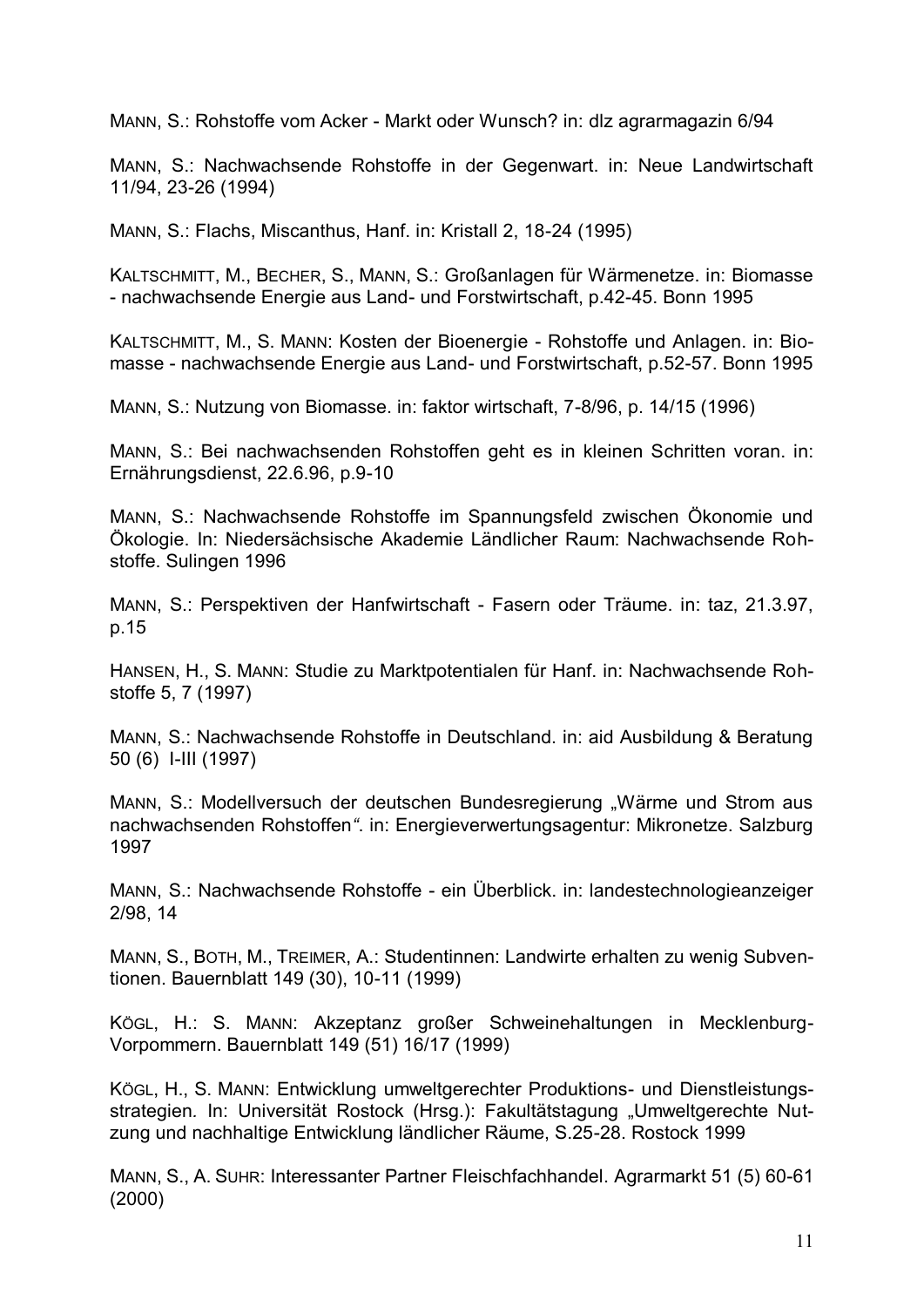KÖGL, H., S. MANN: Patterns Influencing Acceptance of Large Scale Pig Production in Rural Areas. Virtual Conference "Sustainable Animal Production 2000" *(http://www.agriculture.de/discus/messages/33/84.html?WednesdayMay102000)*

MANN, S., L. SCHAECHTERLE: Die ostdeutsche Landwirtschaft und die EU-Agrarpolitik: Gesunde Betriebe, krankes Land. In: Deutschland & Europa 40, 25-30 (2000)

MANN, S.: Das Pro und Kontra der Rohstoffe vom Ackerland. Bauernzeitung (D) 41 (45) 16-17 (2000)

MANN, S.: The Demand for Evaluation from a Public Choice Perspective. DIW Vierteljahresberichte 69 (3) 371-378 (2000)

MANN, S.: How Do You Find Out What Really Matters for Public Acceptance—The Case of Swine Production Sites in Rural Communities. Forum Qualitative Social Research 2 (1) (2001) *(*<http://qualitative-research.net/fqs/fqs-eng.htm>*)*

MANN, S.: Mit Potential: Nachwachsende Rohstoffe. Agrarmarkt 52 (2) 38-40 (2001)

MANN, S.: Kosten-Benchmarking der deutschen Agrarverwaltung. Verwaltung & Management 7 (2) 96-99 (2001)

MANN, S.: Rollenspiel "Reform der Agrarpolitik". Bauernblatt 151 (9) 81 (2001)

FLORKOWSKI, W., S. MANN: Acceptance of large agricultural investment projects: An example from northern Germany. In: Vision-2000 III – A kooperáció, a koordináció és az integráció szerepe és lehetöségei az agrar és a vidéki gazdaságban. Gödöllö 2001

MANN, S.: Wie viel staatliche Kontrolle ist sinnvoll? Verwaltung und Management 7 (6) 359-361 (2001)

MANN, S., I. HEER: Enorme Preisspannen bei direkt vermarkteter Milch. Neue Landwirtschaft 55 (12) 64 (2001)

KÖGL, H., S. MANN: On the local acceptance of pig production. In: Animal welfare considerations in livestock housing systems. Proceedings of the International Symposium of the C.I.G.R. 2<sup>nd</sup> Technical Section. Szklarska Poreba 2001

GROSSER, C., S. MANN, K. TEPEL: Gastgeber sein – kalter Ausstieg aus der Landwirtschaft? Bauernzeitung (D) 43 (4) 72 (2002)

KÖGL, H.; MANN, S.: Erfolgsfaktoren in der zweistufigen Fleischvermarktung – das Management von Kosten, Qualität und Kommunikation als Schlüssel zur Sicherung von Marktanteilen. In: Schriftenreihe der Landwirtschaftlichen Rentenbank. Bd.16, S. 93 - 134 (2002)

KÖGL, H.; HEER, I.; MANN, S.: Kurze Wege bis zum Kunden – Fleischvermarktung im Urteil der Beteiligten. Fleischwirtschaft 82 (6) 59-64 (2002)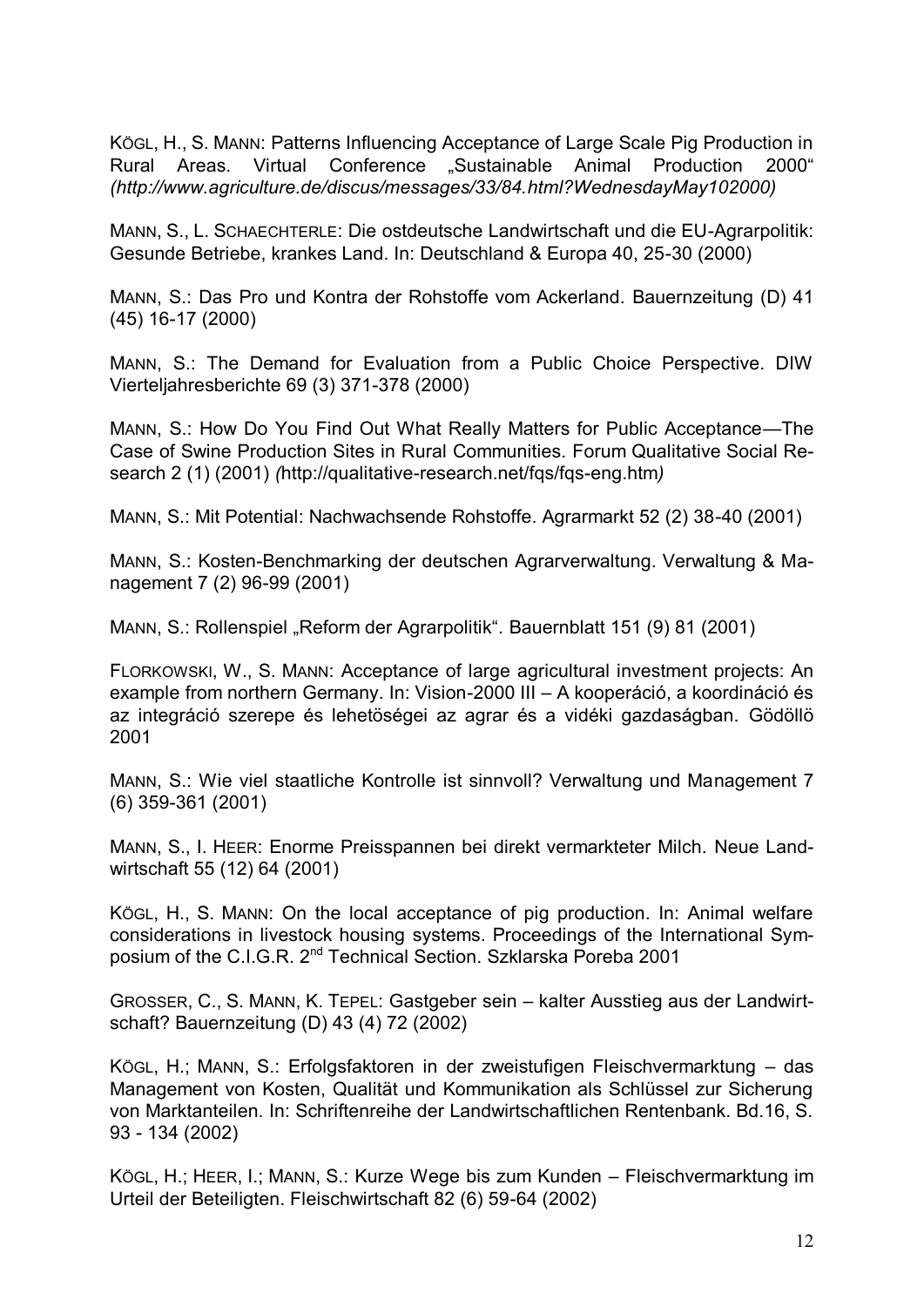LAND, R., S. MANN, A. WILLISCH: Die Agrarwende als Programm nachhaltiger Modernisierung der Lebensmittelwirtschaft. In Thünen-Institut für Regionalentwicklung e.V.: Reader Nr. 1. Röbel 2002

KÖGL, H.; MANN, S.: Zur Akzeptanz geplanter und bestehender Schweineställe. Berichte über Landwirtschaft 80 (2) 213-223 (2002)

MANN, S., H. WÜSTEMANN: Struktur und Kosten unterschiedlicher Schutzgebietstypen. Agrarforschung 9 (9) 398-403 (2002)

MANN, S.: Das Konzept der "Verwaltungselastizität" am Beispiel der Exporterstattungen in Deutschland. In: Liberalisierung des Weltagrarhandels – Strategien und Konsequenzen. Schriften der Gesellschaft für Wirtschafts- und Sozialwissenschaften des Landbaues e.V., Bd. 37, S. 437-446. Münster 2002

MANN, S.: Merit Goods and Their Impact on Environmental Valuation. Agrarwirtschaft und Agrarsoziologie 1/02, 43-57 (2002)

MANN, S., K. TEPEL: Urlaub auf dem Bauernhof – zweites Standbein oder Ausstiegsoption aus der Landwirtschaft? Berichte über Landwirtschaft 80 (4) 614-631 (2002)

MANN, S.: Bestimmungsgründe des landwirtschaftlichen Strukturwandels. Agrarforschung 10 (1) 32-36 (2003)

MANN, S.: Die Schweizer Agrarstruktur im Jahr 2008. Agrarforschung 10 (2) 66-69 (2003) (zugleich: La structure agricole suisse en 2008; Revue suisse d'agriculture 36 (1) 17-20)

MANN, S.: Die Kosten der Ökomassnahmen in der Schweizer Landwirtschaft. Agrarwirtschaft und Agrarsoziologie 1/03 103-130 (2003)

MANN, S., J. MANTE: Die Agrarwende im Spiegel der Bevölkerung. Berichte über Landwirtschaft 81 (2) 302-315 (2003)

MANN, S., J. MANTE, S. PFEFFERLI: Der agrarstrukturelle Wandel in der Schweiz (zugleich: Changement de la structure agricole en Suisse). FAT-Bericht Nr. 602. Tänikon 2003

MANN, S.: Das Investitionsverhalten in der Schweizer Landwirtschaft. Agrarforschung 10 (9) 369-373 (2003)

MANN, S.: Furchtbare Heimat, fruchtbares Exil, bereichernde Rückkehr – Hans Wilbrandt. In: H. Ahrens, M. Grings, V. Petersen: Perspektiven der europäischen Agrarund Ernährungswirtschaft nach der Osterweiterung der Europäischen Union. Münster 2003

MANN, S., N. KITZIG: Wann ist ein Messestand erfolgreich? Ökologie & Landbau 129, 1/2004, 50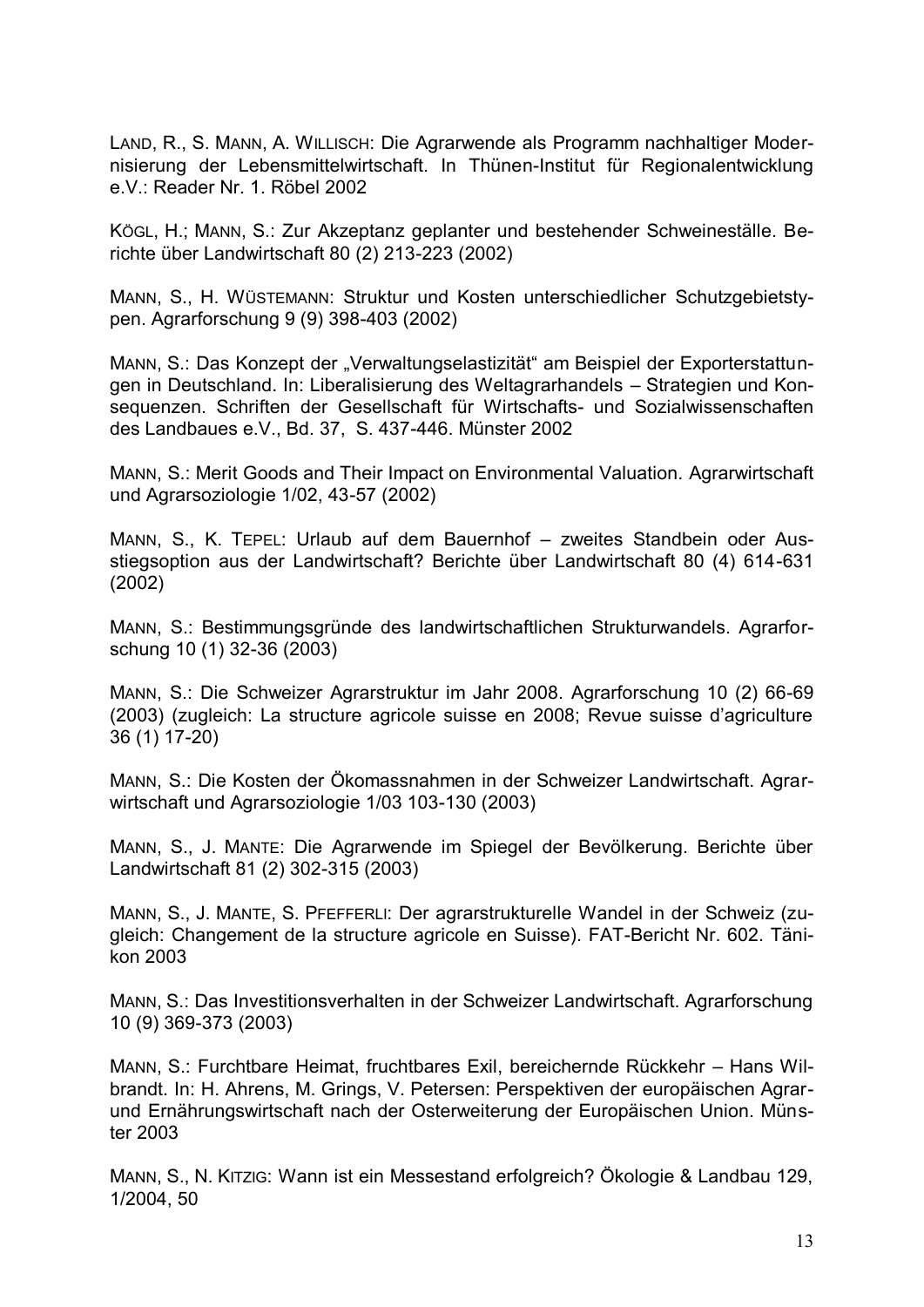MANN, S.: Landwirtschaft und ländlicher Raum. Agrarforschung 11 (2) 44-49 (2004)

GAZZARIN, C., S. ERZINGER, K. FRIEDLI, S. MANN, A. MÖHRING, M. SCHICK, S. PFEFFERLI: Milchproduktionssysteme für die Talregion – Bewertung mit einem Nachhaltigkeitsindex. FAT-Bericht Nr. 610. Tänikon 2004

MANN, S.: Wer sollte für den Tierschutz bezahlen? In: S. Dabbert, W. Grosskopf, F. Heidhues, J. Zeddies: Perspektiven in der Landnutzung – Regionen Landschaften Betriebe – Entscheidungsträger und Instrumente. Münster 2004

MANN, S., G. MACK: Stärken und Schwächen von Optimierungsmodellen zur Prognose sektoraler Entwicklungen. In: M. Gysi: Landwirtschaftliche Forschung auf der Faktorseite. FAT-Schriftenreihe Nr. 60. Tänikon 2004

MANN, S., J. MANTE: Von Bauern und Fleischern – ein Vergleich der Ausstiegsmuster in schrumpfenden Sektoren. Berichte über Landwirtschaft 82 (2) 301-310 (2004)

MANN, S.: Politik nicht an allem Schuld. Bauernzeitung (CH), 24.3.2005, S. 4

KUCZYNSKI, T., S. MANN: Trade regulations, market requirements and social pressures effects on introducing animal friendly livestock production systems. In M. Marie (Ed.): Animal Bioethics: Principles and Teaching Methods . Wageningen: Wageningen Academic Publishers 2005

MANN, S.: Zur Akzeptanz ausgewählter Ökomassnahmen. Agrarforschung 12 (5) 190-195 (2005)

MANN, S.: On institutionalizing animal welfare. In: A.P. Riley: Food Policy: Control and Research. New York: Nova Publishers 2005

MANN, S.: Deliberation, Responsivity and Power in Swiss and German Agricultural Policy. Agrarwirtschaft und Agrarsoziologie 1/05 23-40 (2005)

MANN, S.: Economic structures, structural change and rural depopulation in rural Switzerland.<http://www.fat.admin.ch/eaae96/abstracts/s13.pdf> (2006)

MANN, S., J. PROBST, A. ZIMMERMANN: Ein teures Futter. Die grüne 1/2006, 16/17

MANN, S., M.-A. SENTI: Liberalisierung im Bodenrecht: mögliche Auswirkungen. Agrarforschung 13 (5) 204-209 (2006)

MANN, S.: Direktzahlungen aus sozialpolitischer Perspektive am Beispiel der Schweizer Landwirtschaft. Berichte über Landwirtschaft 84 (1) 116-127 (2006)

MANN, S.: Das verhängnisvolle Paradigma staatlicher Kostendeckung in der Landwirtschaft. Agrarwirtschaft und Agrarsoziologie 1/06, 1-16

MANN, S.: Landleben und Landwirtschaft im Kontext der Glücksforschung. Agrarforschung 13 (8) 312-318 (2006)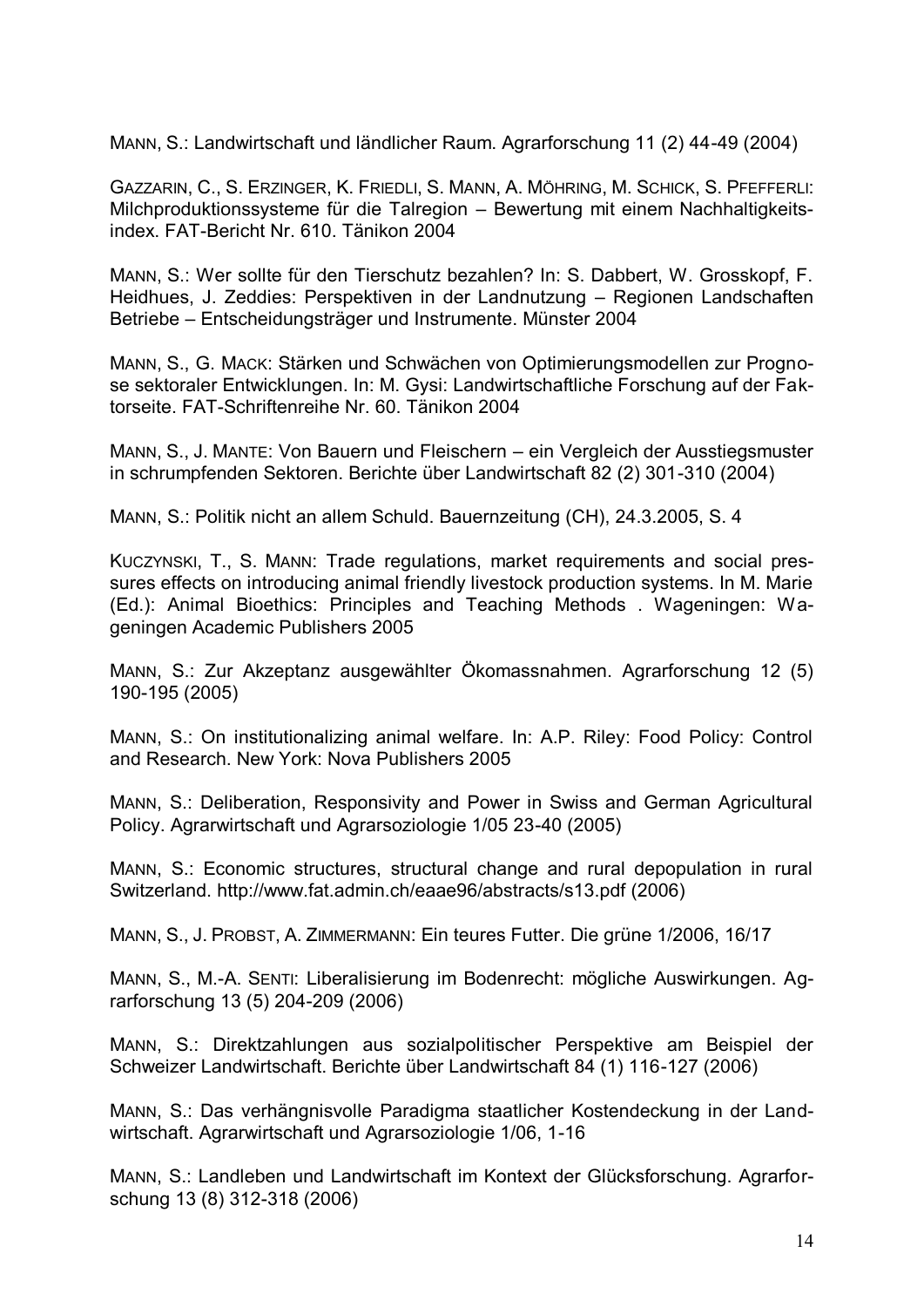WÜSTEMANN, H., S. MANN, S. UTHES: Wertewandel und Markterstellung am Beispiel des Nutztierleasings. Agrarforschung 13 (9) 368-373 (2006)

MANN, S.: Zur Situation pensionierter Bäuerinnen und Bauern. Agrarforschung 13 (11/12) 506-510 (2006)

MACK, G., D. SCHAACK, S. MANN: Die Schweiz in der EU? Modellberechnungen zu den Konsequenzen einer Mitgliedschaft für den schweizerischen Agrarsektor. In Bahrs, E.: Unternehmen im Agrarbereich vor neuen Herausforderungen. Münster: Landwirtschaftsverlag 2006

MANN, S., C. KOHLI: Sparen für das Alter. UFA-Revue 12/2006, S.6-7 ; zugl.: Epargner pour sa vieillesse.

MANN, S. : Landwirtschaft im Alpenraum, das Schweizer Direktzahlungssystem und ordnungspolitische Optionen. In: Wolfgang Eltrich (Hrsg.): Perspektiven für die Agrarwirtschaft im Alpenraum. München: Hanns-Seidel Stiftung 2007

FERJANI, A., MANN, S. : Abschaffung der Exportsubventionen für Kernobstsaftkonzentrat. Agrarforschung 14 (5): 218-223 (2007)

MACK, G., MANN, S.: Wie wirken die allgemeinen Direktzahlungen in der Schweizer Landwirtschaft? Berichte über Landwirtschaft, 85(1), 35-55 (2007)

MANN, S.: Zur Produktivität der Nebenerwerbslandwirtschaft in der Schweiz. Agrarforschung 14 (8) 344-349 (2007)

ROSSIER, R., P. FELBER, S. MANN: Aspekte der Hofnachfolge (zugl.: Différents aspects de la succession à la ferme). ART-Bericht Nr. 681 (2007)

MANN, S., R. ROSSIER: Nationale Unterschiede und Gemeinsamkeiten bei der Hofübergabe im deutschsprachigen Raum. In: F. Kuhlmann, P. Schmitz: Good Governance in der Agrar- und Ernährungswirtschaft. Münster: Landwirtschaftsverlag 2007

MANN, S., C. MORIZ, M. SCHICK: Mehr Arbeit für Bio-Bauern? Bio Austria 6/2007, S. 30-31 (auch: Zürcher Bauer, 11.1.2008, S.11)

MANN, S.: Was beeinflusst die Flächenversiegelung? Agrarforschung 15 (4) 184-189 (2008)

SCHWEIGER, J., S. MANN: Die Bestimmungsfaktoren der Preise von schweizerischem Wein. Schweizerische Weinzeitung 5/2008, S. 40/41

MANN, S.: Degrees of Jointness for Food Security and Agriculture. In OECD: Multifunctionality in Agriculture – evaluating the degree of jointness, policy Implications, S. 159-170. Paris 2008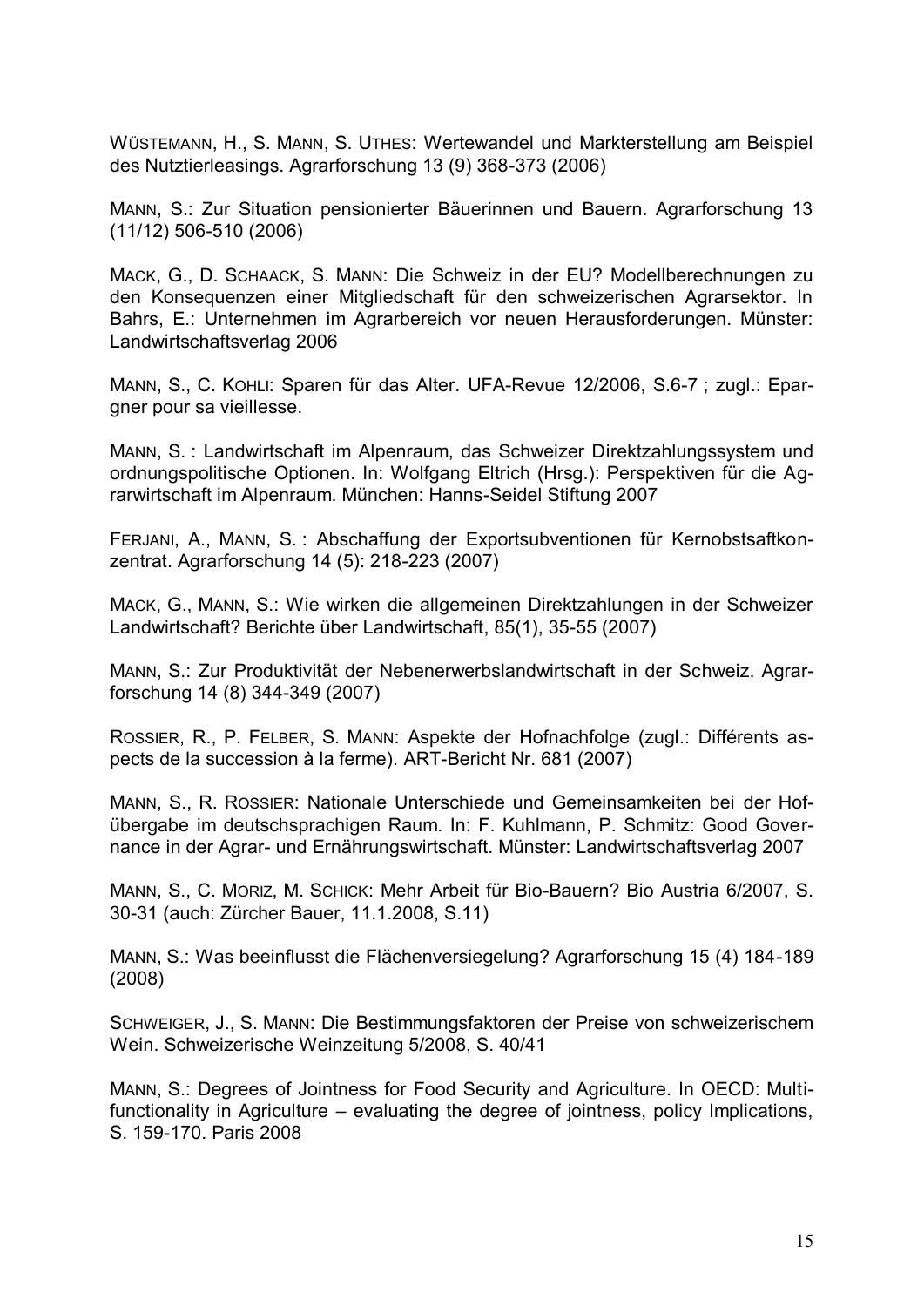MACK, G., A. FERJANI, T. KRÄNZLEIN, S. MANN: Wie ist der Energieinput der Schweizer Landwirtschaft aus ökonomischer und ökologischer Sicht zu beurteilen? In: Agrarund Ernährungswirtschaft im Umbruch. Münster: Landwirtschaftsverlag 2008

MANN, S.: Was hat es mit der Flächenmobilität auf sich? Agrarforschung 15 (9) 464- 469 (2008)

MANN, S.: 54 % der Bevölkerung befürworten Baustopp. Schweizer Bauer 29.10.2008, S. 4

MANN, S.: Lessons from a performance-based agri-environmental programme. In R.H. Theobald: Environmental Management. New York: Nova Publishers 2008

MANN, S., J. MANTE: Occupational Choice and Structural Change. In Á. Neményi: Trends in Land Succession. Cluj: Cluj University Press 2009

ROSSIER, R., P. FELBER, S. MANN: Aspects of Farm Succession. In Á. Neményi: Trends in Land Succession. Cluj: Cluj University Press 2009

MANN, S., G. MACK: Die Schweizer Milchproduktion im Zeitalter der Globalisierung. In M. Schick und P. Savary: 2. Tänikoner Melktechniktagung. ART-Schriftenreihe Bd. 9. Tänikon 2009

MANN, S.: Zur Wirkungsweise eines outputorientierten Agrarumweltprogramms. In E. Berg, M. Hartmann, T. Heckelei, K. Holm-Müller, G. Schiefer: Risiken in der Agrarund Ernährungswirtschaft und ihre Bewältigung. Münster: Landwirtschaftsverlag 2009

MANN, S.: Eine Schwachstellenanalyse der Ökoqualitätsverordnung. Agrarforschung Schweiz 1 (1) 24-29 (2010)

MANN, S.: Zwei neue Forschungsprogramme für die Berggebiete. Bulletin der Schweizerischen Akademie für Geistes- und Sozialwissenschaften 1/2010, S. 49

FERJANI, A., L. REISSIG, S. MANN: Biolandbau in der Schweiz – wer steigt aus, wer steigt ein? Agrarforschung Schweiz 1 (4) 142-147 (2010)

MANN, S.: Flexibilität wird bedeutender. Die Grüne 9/2010, S. 37

MANN, S.: Warum ist optimaler Tierschutz schwerer zu erreichen als optimaler Umweltschutz? In Forschungsanstalt Agroscope Reckenholz Tänikon: 24. IGN-Tagung 2010 – Nachhaltigkeit in der Wiederkäuer- und Schweinehaltung. Ettenhausen: ART 2010

MANN, S., L. REISSIG, A. FERJANI: Schüler sehen wenig Perspektive im Ökolandbau. Ökologie und Landbau 155, 52-53, 3/2010

MÖHRING, A., A. ZIMMERMANN, G. MACK, S. MANN, A. FERJANI, M.-P. GENNAIO: Multidisziplinäre Agentendefinitionen für Optimierungsmodelle. In J.-P. Loy und R.A.E. Mül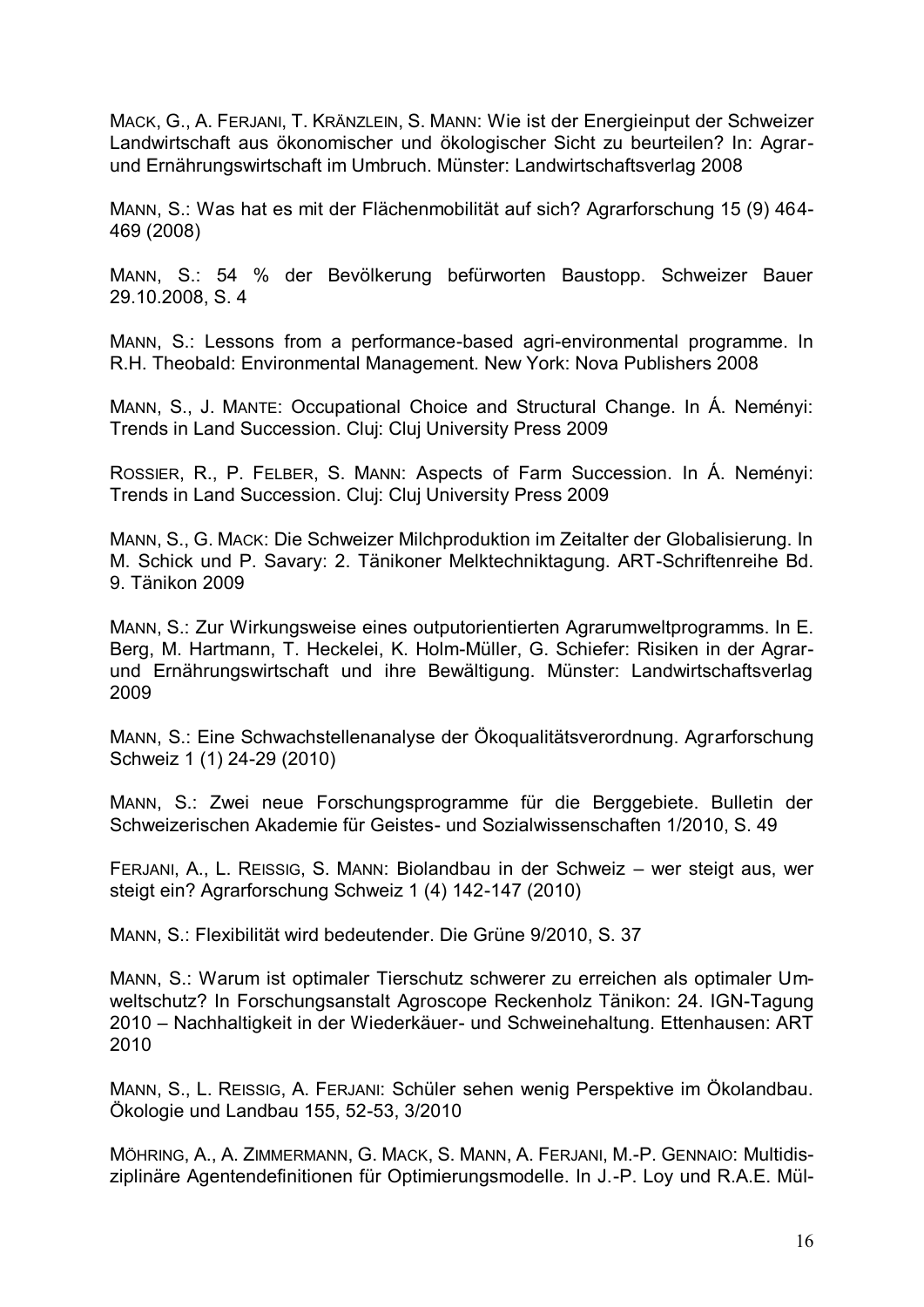ler: Agrar- und Ernährungsmärkte nach dem Boom. Münster: Landwirtschaftsverlag 2010

GAIRING, M., S. MANN: Nicht nur Basispreis und Menge. UFA Revue 7-8/2010, S. 10- 11 (zugl.: 'Nombreux critères' in französischspr. Ausgabe)

GAIRING, M., S. MANN, M. STIGLER: Das Ende der Milchkontingentierung. ART-Bericht Nr. 732 (2010)

MANN, S.: Auf welcher Regelungsebene kann Biodiversität optimal bewahrt werden? In A. Bieri: Vielfältige Biodiversitäts-Forschung. ART-Schriftenreihe Bd. 14. Tänikon 2010

MANN, S., M.-P. GENNAIO: Abwanderung bremsen: Die Schweiz zeigt, wie es geht. Land In Form 1/2011, S. 40-41

MANN, S.: Zur Natur des diversifizierten landwirtschaftlichen Haushalts. Land-Berichte 14 (1) 23-42 (2011)

ZIMMERMANN, A., A. MÖHRING, G. MACK, S. MANN, A. FERJANI, M.-P. GENNAIO: Die Auswirkungen eines weiterentwickelten Direktzahlungssystems. ART-Bericht Nr. 744. Tänikon: ART 2011

FERJANI, A., S. MANN: Wie beurteilen Landwirtschaftsschüler die Zukunft des Ökolandbaus? in G. Leithold et al.: Beiträge zur Wissenschaftstagung Ökologischer Landbau. Giessen 2011

MANN, S., M.-P. GENNAIO: Turning Points in Village Development. In J.F. Ritter: Local Government. New York 2011

MANN, S., L. REISSIG, A. FERJANI, T. AYALA: Worauf kommt es Schweizer Konsumenten von Biowein an? In P. Weingarten et al.: Möglichkeiten und Grenzen der wissenschaftlichen Politikanalyse. Münster: Landwirtschaftsverlag 2011

MANN, S., F. HASSELMANN: Wer profitiert vom Strukturwandel? die grüne 20/2011, S. 47

CALABRESE, C., S. MANN: Infrastruktur wichtiger als Lohn. UFA-Revue 1/12, S. 20

MANN, S., A. ZIMMERMANN, A. MÖHRING, A. FERJANI, G. MACK, S. LANZ: Welche Auswirkung hat die Umlagerung der tierbezogenen Direktzahlungen? Agrarforschung Schweiz 3 (6) 284-291 (2012)

MANN, S., C. CALABRESE: Treue ist auf der Alp ein wichtiger Faktor. Die grüne 15/2012, 36-37

MANN, S., A. FERJANI. A. ZIMMERMANN (2012): Wie sicher ist die Ernährungssicherung? Agrarforschung Schweiz 3 (11-12) 538-543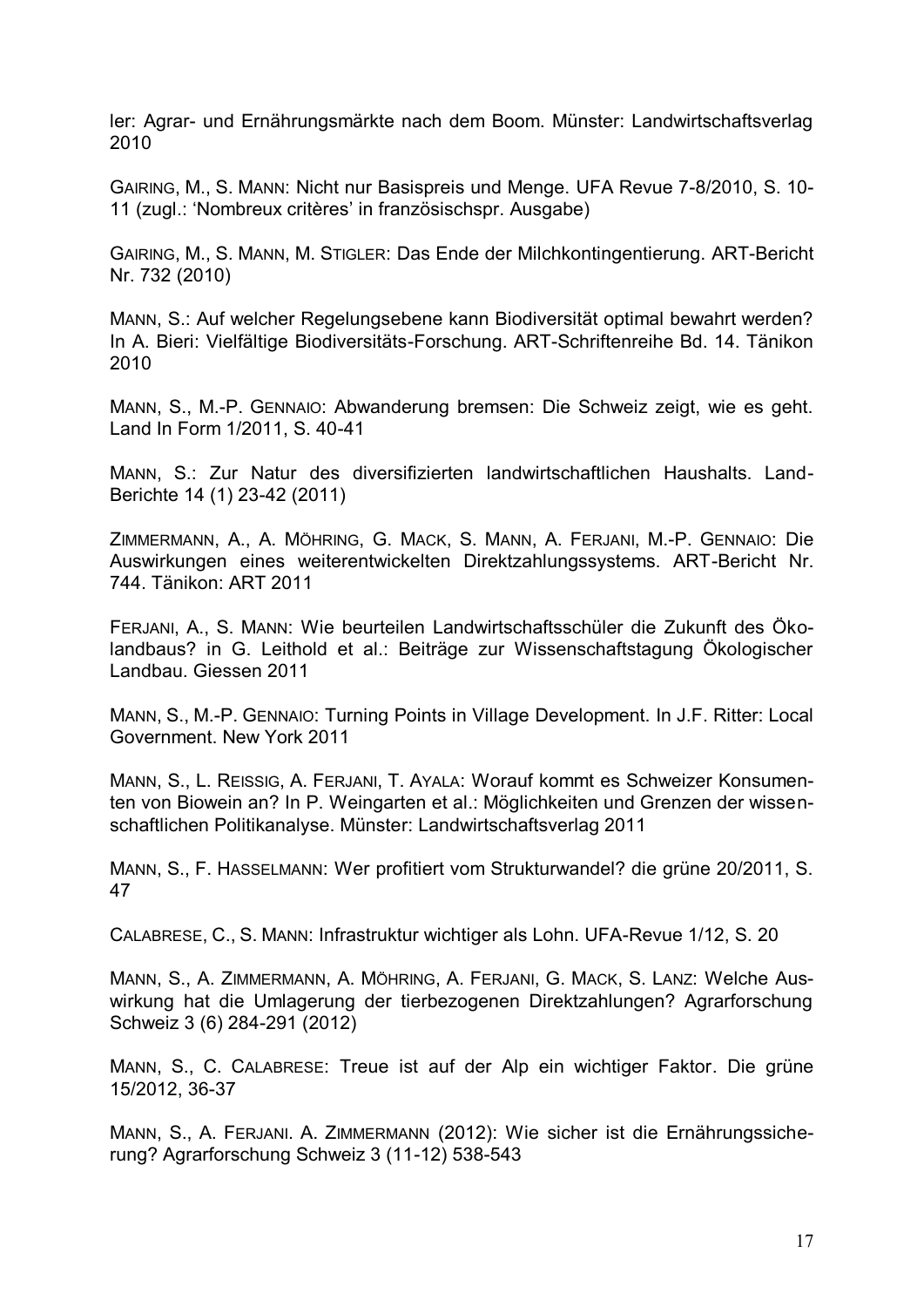CALABRESE, C., S. MANN (2012): Arbeiten auf der Alp: Berufung oder Experiment? Montagna 12/2012, 25-26

MANN, S., A. FERJANI, A. ZIMMERMANN, G. MACK, A. MÖHRING: Wie sähe ein Bioland Schweiz aus? Agrarforschung 4 (4) 178-183 (2013)

MANN, S., C. CALABRESE: Ein ungewöhnlicher Arbeitsort. in LAUBER, S., F. HERZOG, I. SEIDL, R. BÖNI, M. BÜRGI, P. GMÜR, G. HOFER, S. MANN, M. RAAFLAUB, M. SCHICK, M. SCHNEIDER, R. WUNDERLI: Zukunft der Schweizer Alpwirtschaft. Birmensdorf: WSL 2013

SCHLÄPFER, F., S. MANN: Eine erweiterte Gesamtrechnung der multifunktionalen Schweizer Landwirtschaft. In E. Bahrs: Herausforderungen des globalen Wandels für Agrarentwicklung und Welternährung. Münster: Landwirtschaftsverlag 2013

MANN, S.: Multifunctional Agriculture. In Encyclopedia of Food and Agricultural Ethics. Heidelberg: Springer 2014

MANN, S.: Gesprächsführung in der Politikevaluation. Zeitschrift für Evaluation 13 (1) 113-123 (2014)

MANN, S., P. MOURON, L. BERTSCHINGER: Weil wir einen Schweizer Pflanzenbau wollen. In: Resultate und Erfahrungen des Agroscope Forschungsprogramms ProfiCrops. Wädenswil: Agroscope 2014

MANN, S., R. KAUFMANN, A. CROLE-REES: Die Rahmenbedingungen optimieren. In: Resultate und Erfahrungen des Agroscope Forschungsprogramms ProfiCrops. Wädenswil: Agroscope 2014

MANN, S.: Gentechnik und Wettbewerbsfähigkeit unter Schweizer Bedingungen. In: Gentechnikfreie Schweiz – (k)ein Szenario für die Zukunft. Zürich: ETH 2014

MANN, S.: Analyse und Empfehlung zu parallelen Förderprogrammen in der ländlichen Entwicklung am Beispiel der Schweiz. In D. Kirschke, W. Bokelmann, K. Hagedorn, S. Hüttel: Wie viel Markt und wie viel Regulierung braucht eine nachhaltige Agrarentwicklung? Münster: Landwirtschaftsverlag 2014

GÖTZE, F., S. MANN: "Bio": Der Mehrpreis ist das geringste Problem. Lebensmittel-Technologie 10/14, 8-10 (zugl. Unter dem Titel "Junge Konsumenten für Bio gewinnen": Ökologie& Landbau 1/2015, S. 36-38)

MANN, S., D. ERDIN: Klassen oder Labels? Rindfleischpreise und Qualität. Agrarforschung Schweiz 6 (5) 202-209 (2015)

MANN, S., T. BESSER: Diversifikation und Arbeitszufriedenheit – trifft die These von Marx und Engels auf Landwirte zu? In W. Britz, S. Bröring, M. Hartmann, T. Heckelei, K. Holm-Müller: Agrar- und Ernährungswirtschaft: Regional vernetzt und global erfolgreich. Münster: Landwirtschaftsverlag (2017)